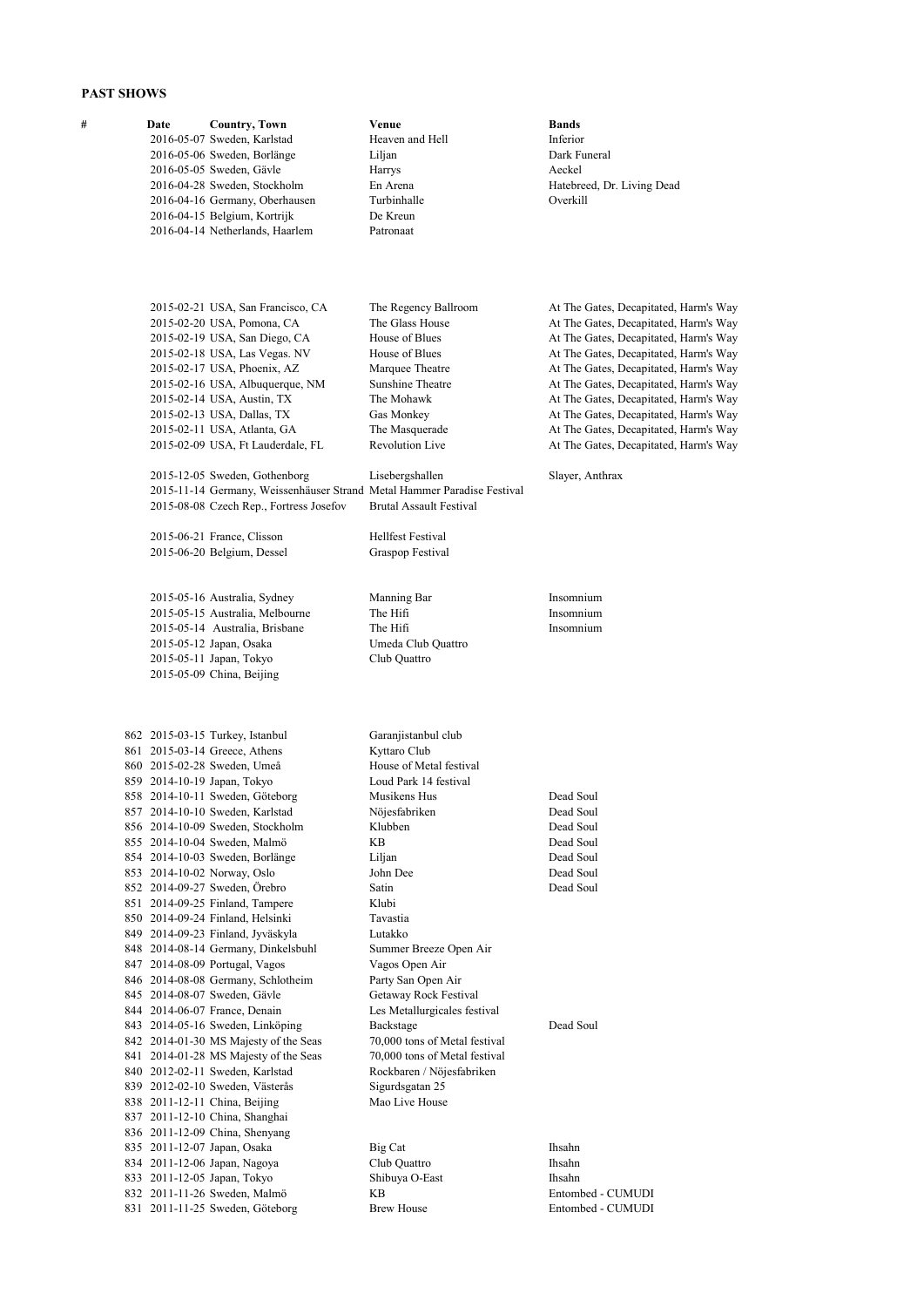2011-11-24 Sweden, Stockholm Göta Källare Entombed - CUMUDI 2011-10-23 Greece, Thessaloniki Block 33 2011-10-22 Greece, Athens Gagarin 205 827 2011-10-15 Sweden, Motala Kulturakademin 826 2011-10-14 Sweden, Kalmar Bistro Bar 2011-09-10 Sverige, Jönköping Zaragon 2011-08-18 Germany, Summer Breeze Summer Breeze Summer Breeze 823 2011-08-12 Hungary, Sziget Sziget Sziget Sziget Sziget Sziget Sziget Sziget Sziget Sziget Sziget Sziget Sziget Sziget Sziget Sziget Sziget Sziget Sziget Sziget Sziget Sziget Sziget Sziget Sziget Sziget Sziget Sziget Sz 822 2011-08-06 Germany, Wacken 2011-07-29 Sweden, Östersund Storsjöyran Storsjöyran 2011-07-16 Sweden, Kristianstad Tivolirocken Tivolirocken 2011-07-02 Sweden, Peace And Love Peace And Love Peace And Love 2011-06-25 Finland, Nummijärvi NUMMI ROCK NUMMI ROCK 2011-06-18 France, Hellfest 2011 Hellfest 2011 Hellfest 2011 2011-06-09 Sweden, Sweden Rock Festival Sweden Rock Festival Sweden Rock Festival 2011-05-30 Thailand, Bangkok The Rock Pub 814 2011-05-28 Australia, Melbourne HiFi Bar 2011-05-27 Australia, Sydney Manning Bar 2011-05-26 Australia, Brisbane HiFi Bar 811 2011-05-15 Germany, Flensburg The Roxy<br>810 2011-05-14 Belgium, Durbuy Rock Festival Durbuy Rock Festival 2011-05-14 Belgium, Durbuy Rock Festival Durbuy Rock Festival Durbuy Rock Festival 2011-05-13 Holland, Dordrecht Bibelot 2011-05-12 Holland, Uden De Pul Live 2011-05-06 Norway, Haugesund Byscenen Karmoygeddon 2011-04-22 Sweden, Örebro Virus (Prisma) 2011-04-16 Sweden, Linköping L' Orient 2011-04-15 Sweden, Göteborg Brew House Zombiekrig 2011-04-14 Sweden, Stockholm Debaser Medis Zombiekrig 802 2011-04-09 Denmark, Esbjerg 2011-04-08 Sweden, Lund Mejeriet 2011-04-07 Denmark, Copenhagen The Rock 2011-04-06 Denmark, Odense Posten 2011-03-25 Finland, Seinäjoki Rytmikorjaamo myGrain 2011-03-24 Finland, Turku Klubi myGrain 2011-03-23 Finland, Helsinki Tavastia myGrain 2011-03-22 Finland, Tampere Klubi myGrain 794 2011-03-19 Norway, Trondheim 2011-01-22 Sweden, Göteborg Lisebergshallen P3 GULD AWARD 2011-01-15 Sweden, Vänersborg Musikföreningen MIC 2011-01-14 Sweden, Falun Arenan 790 2010-09-25 Italy, Bari DemodÁ© TOTAL METAL FESTIVAL 2010-09-24 Italy, Rome Jailbreak 2010-09-23 Italy, Bologna Blogos 2010-09-22 Switzerland, Aarau Kiff 2010-08-28 Finland, Jyväskylä Lutakko Lutakko Liekeissä 785 2010-08-25 Sweden, Malmö Malmö Malmöfestivalen 2010-08-19 Hungary, Nyirbator Nyirbator Spa Azfest 2010-08-08 South Korea, Busan Busan Festival Busan Festival 2010-08-07 South Korea, Seoul V-Hall 2010-07-31 Sweden, Karlskoga Putte I Parken Putte I Parken 2010-07-27 Sweden, Hunnebostrand Hunneboparken Wolf / Tad Morose 2010-07-17 Germany, Balingen Bang Your Head 2010-07-14 Sweden, Trollhättan Backstage Rock Club Backstage Rock Club 2010-07-10 Sweden, Gavle Getaway Rock Getaway Rock 2010-07-09 Germany, St Wendel Rock Am Bach Rock Am Bach 2010-07-08 Germany, Ballenstedt / Harz Rock Harz Rock Harz 2010-07-05 Germany, Wiesbaden Schlachthof SLAYER 2010-07-04 Germany, Essen Uni Essen Devilside 2010-07-03 Germany, Berlin Columbiahalle SLAYER 771 2010-07-02 Germany, Herford X 2010-07-01 France, Lyon Marche Gare 2010-06-30 Italy, Milano Alcatraz SLAYER 2010-06-29 Italy, Milano Alcatraz SLAYER 2010-06-14 Germany, Cologne Live Music Hall SLAYER 2010-06-13 Germany, Munich Zenith SLAYER 2010-06-12 Holland, Dokkum Dokk'Em Destruction 2010-06-10 Germany, Augsburg Kantine Soulfly 2010-06-09 Germany, Ashaffenburg Colos-Saal Soulfly 2010-06-07 Germany, Hamburg Docks SLAYER 2010-06-06 Holland, Breda Mezz 2010-06-05 Holland, Kerkrade Rock Tempel 2010-06-04 Holland, Hengelo Metropol 2010-06-03 UK, London The Forum SLAYER 2010-06-02 UK, London The Forum SLAYER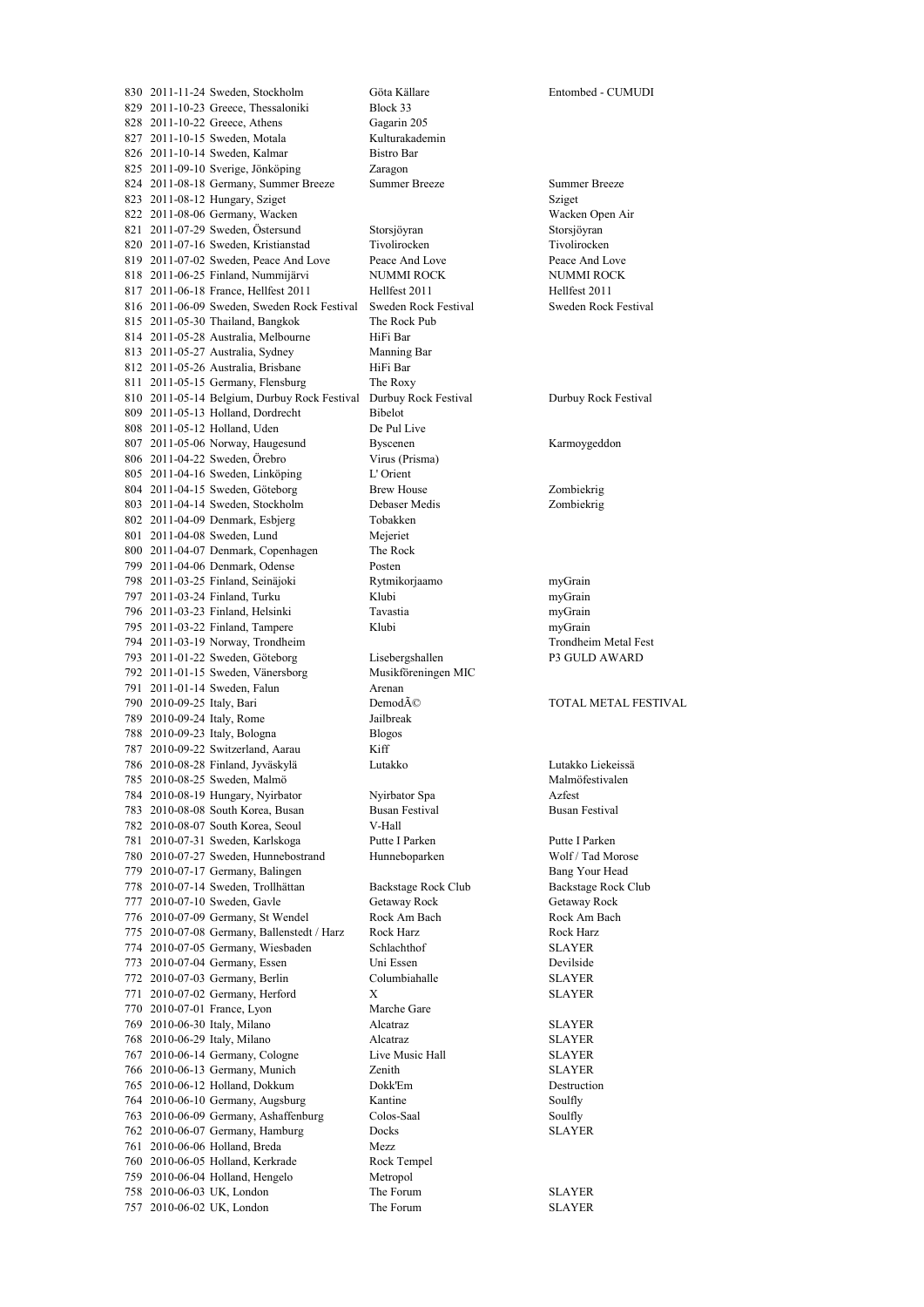2010-06-01 UK, Hatfield The Attic 2010-05-31 UK, Nottingham Rock City SLAYER 2010-05-30 UK, Manchester Academy SLAYER 2010-05-29 UK, Birmingham O2 Academy SLAYER 2010-05-28 UK, Sheffield O2 2010-05-27 UK, Glasgow Barrowlands SLAYER 2010-05-26 UK, Leeds O2 Academy SLAYER 2010-05-15 Norway, Oslo Garage 2010-05-14 Sweden, Karlstad Nöjesfabriken Damien 2010-05-08 Sweden, Västerås Sigurdsgatan 25 Vicious 746 2010-05-07 Sweden, Skövde Valhall Valhall Syconaut 2010-03-06 Sweden, Linköping Konsert & Kongress Linköping Metal Massacre 4 2010-02-27 Sweden, Örebro Club 700 Dark Tranquillity 2009-11-13 Sverige, Göteborg Sticky Fingers Bible Black 2009-11-07 Denmark, Aalborg Studenterhuset Aalborg Metal Fest 2009-09-27 Finland, Turku Klubi 2009-09-26 Finland, Mikkeli Scooprock Scooprock 2009-09-24 Sverige, Sundbyberg The Cave 2009-08-29 Switzerland, Le Locle VNV Rock Altitude Festival 2009-08-15 UK, Derby Bloodstock Open Air Bloodstock Open Air 736 2009-08-14 Germany, Dinkelsbuhl 2009-08-01 Sweden, Emmaboda Emmabodafestivalen Emmabodafestivalen 2009-07-30 Norway, Storås Storåsfestivalen Storåsfestivalen 2009-07-24 Faroe Island, Göta G! Festival G! Festival 2009-07-19 Finland, Joensuu Ilosaarirock Ilosaarirock 2009-07-03 Norway, Kristiansand Quart 2009 Quart 2009 2009-06-27 Sweden, Gothenburg Metaltown 2009 Metaltown 2009 2009-06-06 Spain, Pinos Puente-Granada Piorno Rock Piorno Rock 728 2009-05-30 France, Strasbourg 2009-05-01 Portugal, Barroselas SWR Barroselas Metal Fest SWR Barroselas Metal Fest 726 2009-04-24 USA, Atlanta, GA The Masquerade Merauder & The Agonist 2009-04-23 USA, Raleigh, NC Volume 11 Merauder & The Agonist 2009-04-22 USA, Springfield, VA Jaxx Merauder & The Agonist 2009-04-21 USA, Millvale, PA Mr Small's Merauder & The Agonist 2009-04-19 USA, New York, NY BB King's Merauder & The Agonist 721 2009-04-18 USA, West Chester, PA The Note Merauder & The Agonist 720 2009-04-17 USA Worcester, MA The Palladium Suffocation / All That ren 2009-04-16 Canada, Montreal, QC Le Medley Suffocation / Merauder & The Agonist 2009-04-15 Canada, Toronto, ON Opera House Merauder & The Agonist 716 2009-04-13 USA, Mokena, ILL The Pearl Room Merauder & The Agonist 2009-04-12 USA, St. Paul, MN Station 4 Merauder 2009-04-11 Canada, Winnipeg, MB Royal Albert Merauder & The Agonist 2009-04-09 Canada, Edmonton, AB Starlite Ballroom Merauder & The Agonist 2009-04-08 Canada, Calgary, AB The Warehouse Merauder & The Agonist 2009-04-07 Canada, Vancouver, BC Richards on Richards Merauder & The Agonist 2009-04-06 USA, Seattle, WA Neumo's Merauder & The Agonist 2009-04-05 USA, Portland, OR Hawthorne Theater Merauder & The Agonist 2009-04-04 USA, San Francisco, CA Slim's Merauder & The Agonist 2009-04-03 USA, Hollywood, CA The Key Club Merauder & The Agonist 2009-04-02 USA, Pomona, CA The Glass House Merauder & The Agonist 2009-03-29 Greece, Athens Fuzz Club 2009-03-28 Greece, Thessaloniki Principal Club 2009-03-27 Turkey, Istanbul Bronx Club UNI ROCK 2009-03-22 Spain, Barcelona Sala Apolo 2 2009-03-21 Spain, Bilbao Sala RockStar Live 2009-03-20 Spain, Madrid Sala Heineken 2009-02-27 Sweden, Umeå HOUSE OF METAL 2009-02-15 Belgium, Brussels AB Box All That Remains 697 2009-02-14 France, Paris Noveau Casino 2009-02-13 Holland, Amsterdam Melkweg All That Remains 2009-02-12 Germany, Trier Exhaus All That Remains 2009-02-11 Switzerland, Winterthur Salzhaus All That Remains 2009-02-10 Italy, Milano Zoe Club All That Remains 2009-02-08 Austria, Wien Arena All That Remains 2009-02-07 CZE, Prague Abaton All That Remains 2009-02-06 Germany, Leipzig Conne Island All That Remains 2009-02-05 Germany, Berlin Magnet All That Remains 2009-02-04 Danmark, Köbenhavn Pumpehuset All That Remains 2009-01-29 Germany, Hamburg Knust All That Remains 2009-01-27 Germany, Bochum Matrix All That Remains 2009-01-26 Germany, Stuttgart Die Rohre All That Remains 2009-01-24 UK, London Islington Academy All That Remains 2009-01-23 UK, Brighton Concorde 2 All That Remains

Suffocation / All That remains / Napalm Death / Merauder Majestic Theatre Napalm Death / Kataklysm / Merauder & The Agonist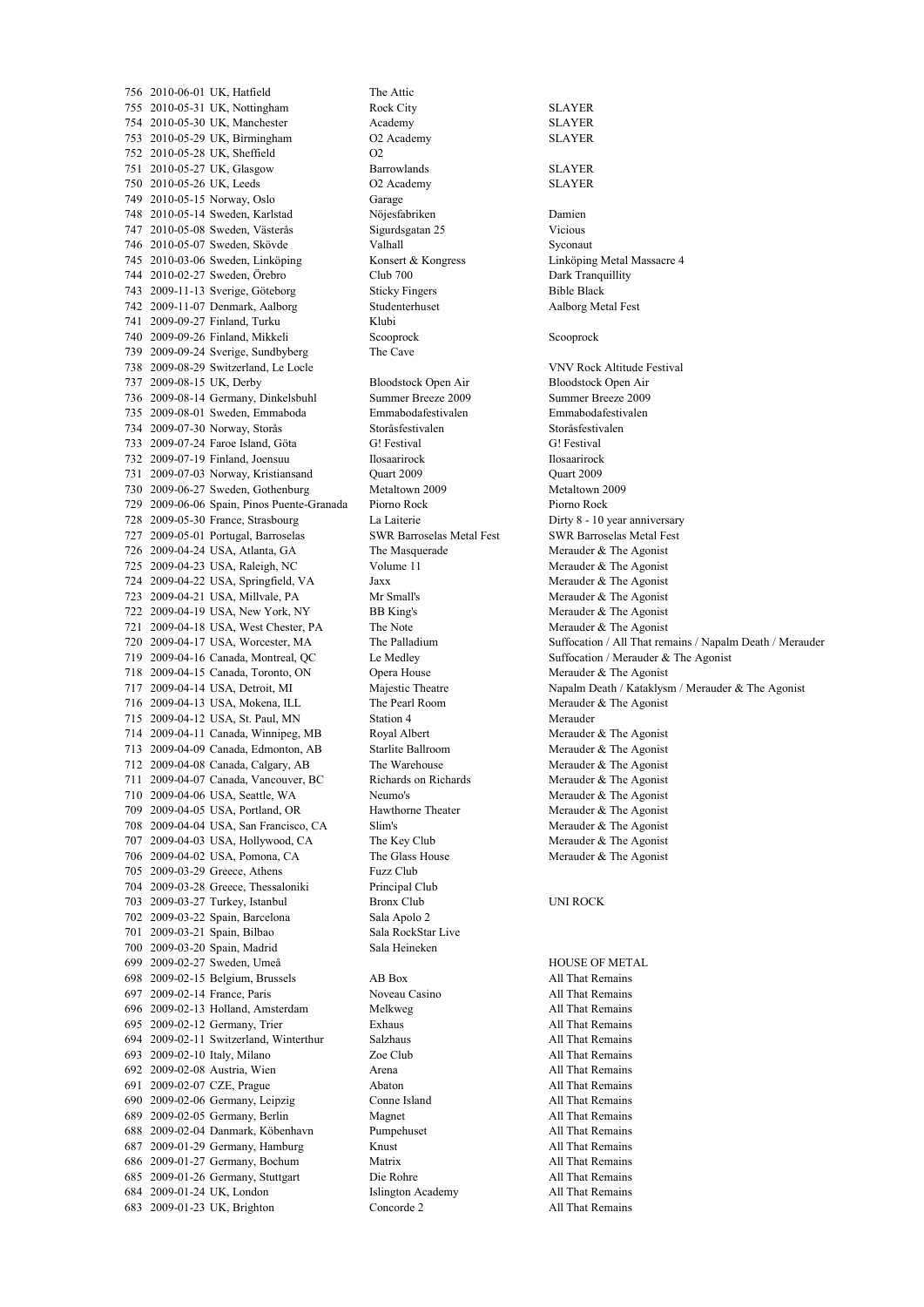2009-01-21 UK, Manchester Academy All That Remains 2009-01-20 Scotland, Glasgow Garage All That Remains 2009-01-19 UK, Birmingham Academy All That Remains 2009-01-17 UK, Nottingham Rescue Rooms All That Remains 2008-12-07 Ireland, Cork Savoy Theatre Trivium 2008-12-06 Ireland, Dublin Ambassodor Trivium 2008-12-05 Ireland, Belfast Mandella Hall Trivium 2008-12-04 Ireland, Derry Nerve Center Trivium 2008-11-30 Brazil, Sao Paolo Hangar 110 Local Support 2008-11-29 Argentina, Buenos Aires The End Local Support 2008-11-28 Chile, Santiago Rock Y Guitarras N/A 2008-11-26 Peru, Lima Mao Bar 2008-11-23 Colombia, Bogota Club Gotica 2008-11-21 Mexico, Mexico City Circo Volador Local Support 2008-11-17 Japan, Tokyo O-East (Shibuya) COCOBAT (JAP) 2008-11-15 Taiwan, Taipei VU Live House 2008-11-13 Australia, Perth The Capitol Double Dragon 2008-11-11 Australia, Melbourne The HiFi Double Dragon 2008-11-09 Australia, Sydney Manning Bar Double Dragon 2008-11-08 Australia, Brisbane The Arena Double Dragon 662 2008-11-06 Thailand, Bangkok 2008-11-01 Sweden, Boden Westernfarmen Nordic Rage Festival 2008-10-17 Estonia, Tallinn Rock Cafe Rocktoberfest 2008-10-10 Finland, Jyväskylä Lutakko Path Of No Return 2008-10-09 Finland, Tampere Klubi Path Of No Return 2008-10-08 Finland, Helsinki Tavastia Path Of No Return 2008-10-06 Sweden, Stockholm Nalen Path Of No Return 2008-10-04 Sweden, Örebro Klubb Aska Path Of No Return 2008-10-03 Norway, Oslo Garage 2008-10-02 Sweden, Göteborg Brewhouse Path Of No Return 2008-10-01 Sweden, Malmö KB Path Of No Return 2008-09-13 Italy, Milano Rolling Stone Mustasch (SE) 2008-08-08 Denmark, Herning Fermaten 100 Knives Inside & Sicment 2008-08-01 Germany, Wacken Wacken Open Air Wacken Open Air 2008-06-27 Sweden, Borlänge Peace and Love Festival Peace and Love Festival 647 2008-06-14 Sweden, Hultsfred Hultsfredsfestivalen Hultsfredsfestivalen Hultsfredsfestivalen Hultsfredsfestivalen Hultsfredsfestivalen Hultsfredsfestivalen Hultsfredsfestivalen Hultsfredsfestivalen Hultsfredsfestivalen 646 2008-05-31 Spain, Getafe (Madrid) 2008-05-23 Sweden, Skövde Valhall Implode & Slug 644 2008-05-22 Denmark, Copenhagen The Rock Slow Death Factory 643 2008-02-29 Sweden, Borås Swing Stabaton Stabaton 2008-02-09 Denmark, Ã…rhus Metal Royale Festival Voxhall Artillery 2008-01-18 Japan, Tokyo O-East Dark Tranquillity 2008-01-17 Japan, Nagoya Club Quattro Dark Tranquillity 639 2008-01-16 Japan, Osaka Big Cat Big Cat Dark Tranquillity<br>638 2007-12-22 Sweden. Västerås Sigurdsgatan 25 By Night 2007-12-22 Sweden, Västerås Sigurdsgatan 25 By Night 2007-12-21 Sweden, Östersund Tingshuset By Night 2007-12-20 Sweden, Sundsvall Pipeline By Night 2007-12-19 Sweden, Stockholm Klubben Sparzanza & By Night 2007-10-29 Finland, Helsinki Nosturi Soilwork & Sonic Syndicate 2007-10-06 Sweden, Karlstad Arena Sparzanza 2007-09-29 Russia, St. Petersburg Club Orlandina Local acts 2007-09-28 Russia, Moscow Club Tochka Local acts 2007-09-08 Norway, Oslo Club Maiden Local acts 2007-08-25 Italy, Trento Metal Day Free Fest Metal Day Free Fest 2007-08-04 Denmark, Fredericia Fredericia Hardcore Fest Fredericia Hardcore Fest 2007-08-01 Sweden, Göteborg Wish Bar Local acts 2007-07-28 Finland, Oulu Q-Stock Festival Q-Stock Festival 2007-07-21 Greece, Drama Metal Healing Festival Metal Healing Festival 2007-07-14 Austria, Kaltenbach Kaltenbach Open Air Kaltenbach Open Air 2007-07-01 Germany, Gieselwind Gieselwind Open Air Gieselwind Open Air 2007-06-29 Sweden, Kiruna Kirunafestivalen Kirunafestivalen 2007-05-31 Germany, Hamburg Molotow Municipal Waste & Lyzanxia 2007-05-30 Germany, Bochum Matrix Municipal Waste & Lyzanxia 2007-05-29 Germany, Stuttgart Die Rohre Municipal Waste & Lyzanxia 2007-05-27 Germany, Munchen Backstage Club Municipal Waste & Lyzanxia 2007-05-26 Germany, Frankfurt O25 Municipal Waste & Lyzanxia 2007-05-25 Germany, Berlin Kato Municipal Waste & Lyzanxia 2007-05-24 Poland, Warchau Proxima Club Municipal Waste & Lyzanxia 2007-05-23 Poland, Wroclaw WZ Municipal Waste & Lyzanxia 2007-05-22 CZE, Prague Rock Cafe Municipal Waste & Lyzanxia 2007-05-20 Hungary, Budapest Kultiplex Municipal Waste & Lyzanxia 2007-05-19 Austria, Wien Planet Music Municipal Waste & Lyzanxia 2007-05-18 Switzerland, Wil Remise Municipal Waste & Lyzanxia 2007-05-17 Switzerland, Geneva PTR-Uisine Municipal Waste & Lyzanxia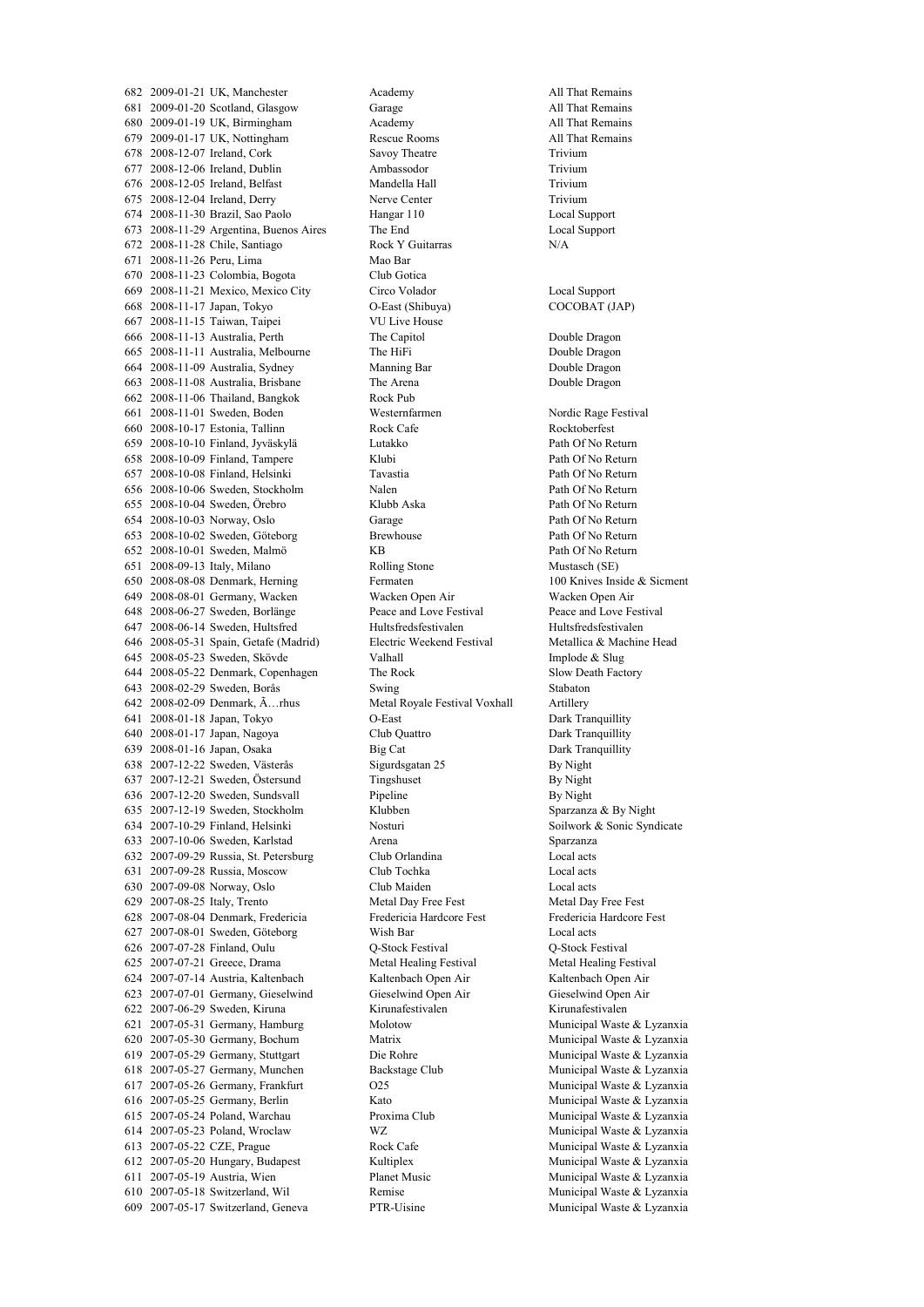2007-05-13 Spain, Bilbao Bilbo Rock Municipal Waste & Lyzanxia 2007-05-12 Spain, Madrid Caracol Municipal Waste & Lyzanxia 2007-05-11 Spain, Barcelona Apolo Municipal Waste & Lyzanxia 2007-05-10 France, Poitiers Comforte Moderne Municipal Waste & Lyzanxia 2007-05-09 France, Rennes UBU Municipal Waste & Lyzanxia 2007-05-08 Belgium, Vosselaar Biebob Municipal Waste & Lyzanxia 2007-05-07 UK, Oxford Zodiac Municipal Waste & Wolf 2007-05-06 UK, Bristol Academy 2 Municipal Waste & Wolf 2007-05-05 UK, London Mean Fiddler (LA2) Municipal Waste & Wolf 2007-05-04 UK, Birmingham Academy 2 Municipal Waste & Wolf 2007-05-03 UK, Liverpool Academy 2 Municipal Waste & Wolf 596 2007-05-02 Ireland, Dublin Voodoo Lounge Municipal Waste & Wolf 595 2007-05-01 Scotland, Glasgow Cathouse Cathouse Municipal Waste & Wolf 2007-04-30 UK, Newcastle Academy 2 Municipal Waste & Wolf 2007-04-29 UK, Norwich Waterfront Municipal Waste & Wolf 2007-04-28 UK, Leeds Cockpit Municipal Waste & Wolf 591 2007-04-27 Holland, Groningen Vera Vera Municipal Waste & Wolf 2007-04-26 Holland, Deventer Burgerweeshuis Municipal Waste & Wolf 589 2007-04-25 Holland, Tilburg 13 Municipal Waste & Wolf<br>588 2007-04-14 US, Los Angeles, CA Avalon 1997 2007-04-14 US, Los Angeles, CA Avalon 588 2007-04-14 US, Los Angeles, CA 587 2007-04-13 US, Anaheim, CA House Of Blues Dark Tranquillity 2007-04-12 US, San Francisco, CA Slims Dark Tranquillity 2007-04-11 US, Portland, OR Hawthorne Dark Tranquillity 2007-04-10 US, Seattle, WA El Corazon Dark Tranquillity 2007-04-09 Canada, Vancouver Croatian Culture Center Dark Tranquillity 2007-04-07 US, South Ogden, UT Country Club Theatre Dark Tranquillity 2007-04-06 US, Denver, CO Cervantes Dark Tranquillity 2007-04-04 US, Chicago, ILL Metro Dark Tranquillity 2007-04-03 US, Sauget, ILL Pop's Dark Tranquillity 2007-04-02 US, Lousville, KY Headliners Dark Tranquillity 2007-04-01 US, Grand Rapids, MI The Intersection Dark Tranquillity 2007-03-31 US, Detroit, MI i Rock Dark Tranquillity 575 2007-03-30 US, Millvale, PA Mr Smalls Dark Tranquillity 2007-03-29 Canada, Toronto Opera House Dark Tranquillity 2007-03-28 Canada, Montreal Le Medley Dark Tranquillity 2007-03-27 US, New Haven, CT Toads Place Dark Tranquillity 2007-03-26 US, New York, NY Gramercy Dark Tranquillity 2007-03-25 US, Springfield, VA Jaxx Dark Tranquillity 2007-03-24 US, Philadelphia, PA Trocadero Dark Tranquillity 2007-03-23 US, Worcester, MA The Palladium Dark Tranquillity 2007-03-21 US, Atlanta, GA The Masquerade Dark Tranquillity 2007-03-20 US, St Petersburg, FL State Theatre Dark Tranquillity 565 2007-03-19 US, Orlando, FL The Social 2007-03-10 Sweden, Karlskrona Kino Memfis 563 2007-03-09 Sweden, Malmö KB KB By Night 2007-02-22 Finland, Turkku Klubi Burst 561 2007-02-21 Finland, Tampere Klubi Rurst 2007-02-20 Finland, Jyväskylä Lutakko Burst 2007-02-19 Finland, Helsinki Nosturi Burst 2007-02-17 Sweden, Örebro Satin 2007-02-16 Sweden, Linköping Platens 556 2007-02-03 Austria, Linz Posthof Posthof Killswitch Engage 2007-02-02 Italy, Milano Transilvania Killswitch Engage 554 2007-02-01 Switzerland, Zurich Rohstofflager Killswitch Engage 2007-01-31 Germany, Munchen Backstage Werk Killswitch Engage 2007-01-29 UK, London Brixton Academy Killswitch Engage 2007-01-28 Germany, Köln Live Music Hall Killswitch Engage 2007-01-27 Germany, Wiesbaden Schlachthof Killswitch Engage 549 2007-01-26 Germany, Chemnitz Sudbahnhof Killswitch Engage 548 2007-01-25 Germany, Berlin Postbahnhof Killswitch Engage 547 2007-01-20 Germany, Hamburg Grosse Freiheit Killswitch Engage 546 2007-01-19 Germany, Herford X Killswitch Engage 545 2007-01-18 Belgium, Antwerpen Hof Ter Lo Killswitch Engage 2007-01-17 Holland, Utrecht Tivoli Killswitch Engage 543 2007-01-12 UK, Birmingham Academy Academy Killswitch Engage 2007-01-11 UK, Manchester Academy Killswitch Engage 2007-01-10 Ireland, Dublin Ambassador Theatre Killswitch Engage 540 2007-01-08 Scotland, Glasgow Barrowlands Killswitch Engage 539 2007-01-07 UK, Nottingham Rock City Killswitch Engage 2006-12-16 Sweden, Kalmar Rockvallen Local acts 2006-12-15 Sweden, Huskvarna Folkets Park Sabaton 2006-11-30 US, Santa Cruz, CA The Catalyst Lacuna Coil & Belphegor 2006-11-29 US, Los Angeles, CA The Wiltern Danzig, Lacuna Coil & Belphegor

2007-05-15 France, Lyon CCO Municipal Waste & Lyzanxia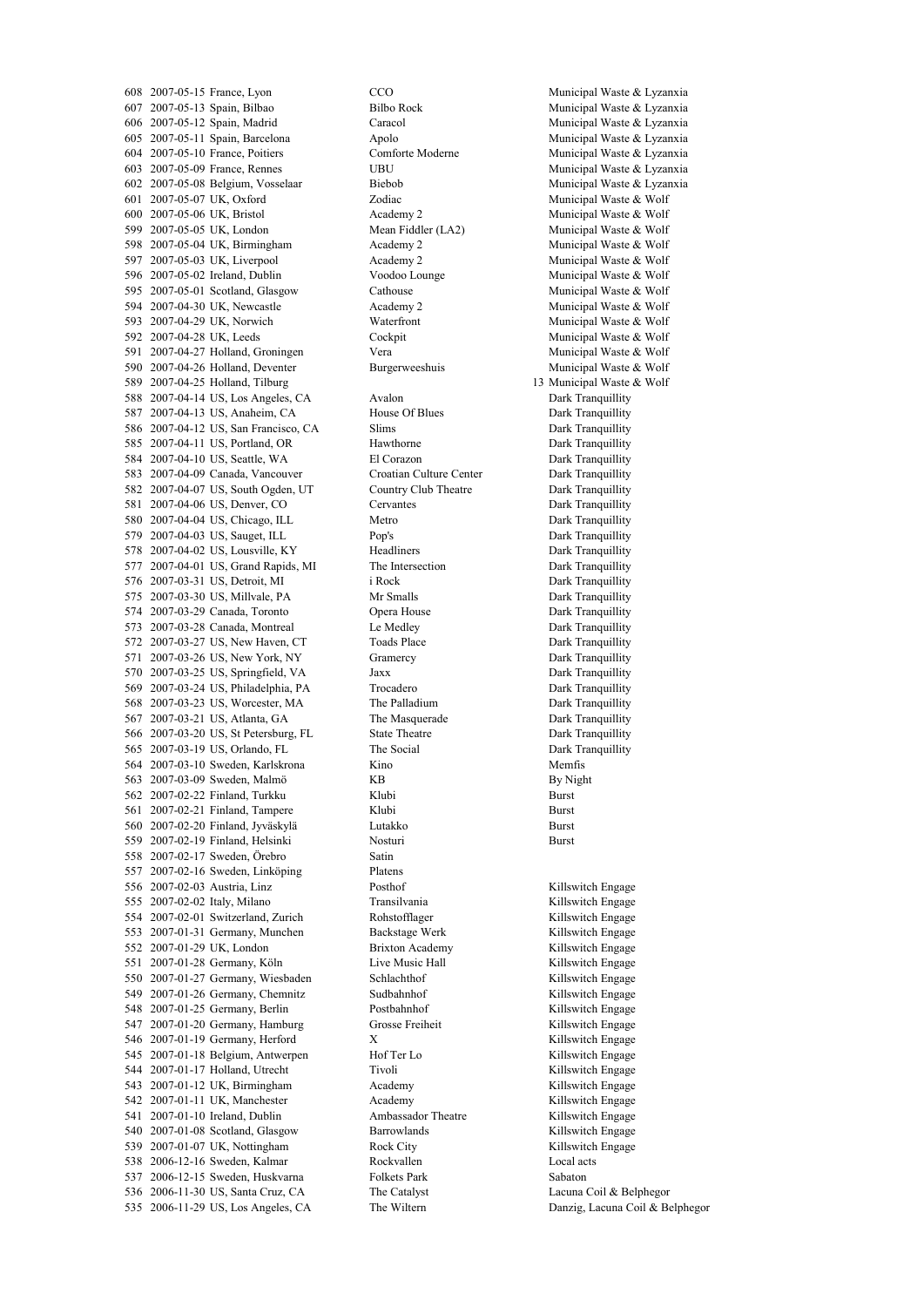2006-11-28 US, Fresno, CA Rainbow Ballroom Danzig, Lacuna Coil & Belphegor 2006-11-26 US, Albuquerque, NM Sunshine Theatre Danzig, Lacuna Coil & Belphegor 2006-11-25 US, Tempe, AZ Marquee Danzig, Lacuna Coil & Belphegor 2006-11-24 US, Tucson, AZ Rialto Theatre Lacuna Coil & Belphegor 2006-11-22 US, San Diego, CA Soma Danzig, Lacuna Coil & Belphegor 2006-11-21 US, Las Vegas, NV House Of Blues Danzig, Lacuna Coil & Belphegor 2006-11-19 US, Portland, OR Crystal Ballroom Danzig, Lacuna Coil & Belphegor 2006-11-18 US, Spokane, WA Big Easy Danzig, Lacuna Coil & Belphegor 2006-11-17 US, Seattle, WA The Fenix Danzig, Lacuna Coil & Belphegor 2006-11-09 Sweden, Göteborg Kåren Mercenary & Memfis 2006-11-08 Sweden, Stockholm Klubben Mercenary & Memfis 2006-11-07 Denmark, Copenhagen Stengade 30 Mercenary 2006-11-05 Germany, Köln Underground Mercenary & Fear My Thoughts 521 2006-11-04 Belgium, Hasselt Muziek o Droom Mercenary & Fear My Thoughts 2006-11-03 France, Paris Noveau Casino Mercenary & Fear My Thoughts 519 2006-11-02 Holland, Eindhoven Effenaar Effenaar Mercenary & Fear My Thoughts 2006-11-01 UK, London Underworld Mercenary 2006-10-15 UK, Manchester Damnation Festival Damnation Festival 2006-10-06 Sweden, Stockholm Silja Line Sweden Rock 34 000 ton Metal 2006-08-17 Germany, Dinkelsbuhl Summer Breeze Open Air Summer Breeze Open Air 514 2006-08-12 Finland, Lammi 2006-08-11 Finland, Helsinki Tavastia 2006-07-15 Belgium, Dour Dour Festival Dour Festival 2006-07-08 Sweden, Borlänge Peace And Love Festival Peace And Love Festival 2006-07-07 Sweden, Göteborg Metal Town Metal Town 2006-07-01 Germany, Leipzig With Full Force With Full Force 508 2006-06-25 Germany, Herne Pressure Fest Raised Fist & Darkest Hour 507 2006-06-23 France, Clisson<br>
506 2006-06-16 Sweden. Uppsala<br>
Fett me Kärlek Hellfest<br>
Fett me Kärlek Hett me Kärlek Hett me Kärlek 2006-06-16 Sweden, Uppsala 2006-03-24 Sweden, Umeå Umeå Open Festival Disfear 2006-03-08 Australia, Brisbane The Arena Exodus 2006-03-07 Australia, Sydney The Forum Exodus 2006-03-06 Australia, Melbourne Hi Fi Bar Exodus 2006-03-05 Australia, Perth Heat 2006-03-02 Japan, Tokyo O-East Nile & Exodus 499 2006-03-01 Japan, Nagoya Club Quattro Nile & Exodus<br>
498 2006-02-28 Japan, Osaka Big Cat Nile & Exodus 498 2006-02-28 Japan, Osaka Big Cat 2005-12-17 Sweden, Göteborg Sticky Fingers God Forbid & God Dethroned 2005-12-16 Sweden, Stockholm Klubben God Forbid & God Dethroned 2005-12-15 Denmark, Copenhagen Stengade 30 God Forbid & God Dethroned 2005-12-14 Germany, Hamburg Logo God Forbid & God Dethroned 2005-12-13 Germany, Essen Zeche Carl God Forbid & God Dethroned 2005-12-12 Germany, Köln Underground God Forbid & God Dethroned 2005-12-11 Germany, Aschaffenburg Colos-Saal God Forbid & God Dethroned 2005-12-10 Austria, Wien Szene Wien God Forbid & God Dethroned 2005-12-09 Germany, Munich New Backstage God Forbid & God Dethroned 2005-12-08 Switzerland, Zurich Abart God Forbid & God Dethroned 2005-12-07 Italy, Treviso Newage God Forbid & God Dethroned 2005-12-06 Italy, Bologna Estragon God Forbid & God Dethroned 2005-12-05 France, Colmar Grillen God Forbid & God Dethroned 2005-12-04 France, Marseille Jas Rod God Forbid & God Dethroned 2005-12-03 Spain, Barcelona Apolo God Forbid & God Dethroned 2005-12-02 Spain, Madrid Arena God Forbid & God Dethroned 2005-12-01 Spain, Bilbao Bilbo Rock God Forbid & God Dethroned 2005-11-29 France, Paris Noveau Casino God Forbid & God Dethroned 2005-11-28 Belgium, Verviers Spirit of '66 God Forbid & God Dethroned 2005-11-27 UK, Sheffield The Corporation God Forbid & God Dethroned 2005-11-26 UK, Leeds Cockpit God Forbid & God Dethroned 2005-11-25 UK, Birmingham Academy 2 God Forbid & God Dethroned 475 2005-11-24 UK, Nottingham Rock City 2 God Forbid & God Dethroned<br>474 2005-11-23 UK. London Mean Fiddler (LA2) God Forbid & God Dethroned 2005-11-23 UK, London Mean Fiddler (LA2) God Forbid & God Dethroned 2005-11-22 UK, Exeter Lemon Grove God Forbid & God Dethroned 2005-11-21 UK, Portsmouth Wedgewood Rooms God Forbid & God Dethroned 2005-11-20 Belgium, Vosselaar Biebob God Forbid & God Dethroned 2005-11-19 Holland, Hellendoorn Laantarm God Forbid & God Dethroned 2005-11-18 Holland, Harlem Patronaat God Forbid & God Dethroned 2005-11-17 Holland, Rotterdam Baroeg God Forbid & God Dethroned 2005-11-05 Denmark, Ã…lborg Ã…lborg Metal Fest Lumsk / Hypocrisy 2005-11-02 US, Tempe, AZ Marquee Meshuggah / God Forbid & Mnemic 2005-11-01 US, San Diego, CA Soma Meshuggah / God Forbid & Mnemic 2005-10-31 US, Santa Ana, CA Galaxy Meshuggah / God Forbid & Mnemic 2005-10-30 US, Hollywood, CA Key Club Meshuggah / God Forbid & Mnemic 2005-10-29 US, San Francisco, CA The Pound Meshuggah / God Forbid & Mnemic 2005-10-28 US, Sacramento, CA The Boardwalk Meshuggah / God Forbid & Mnemic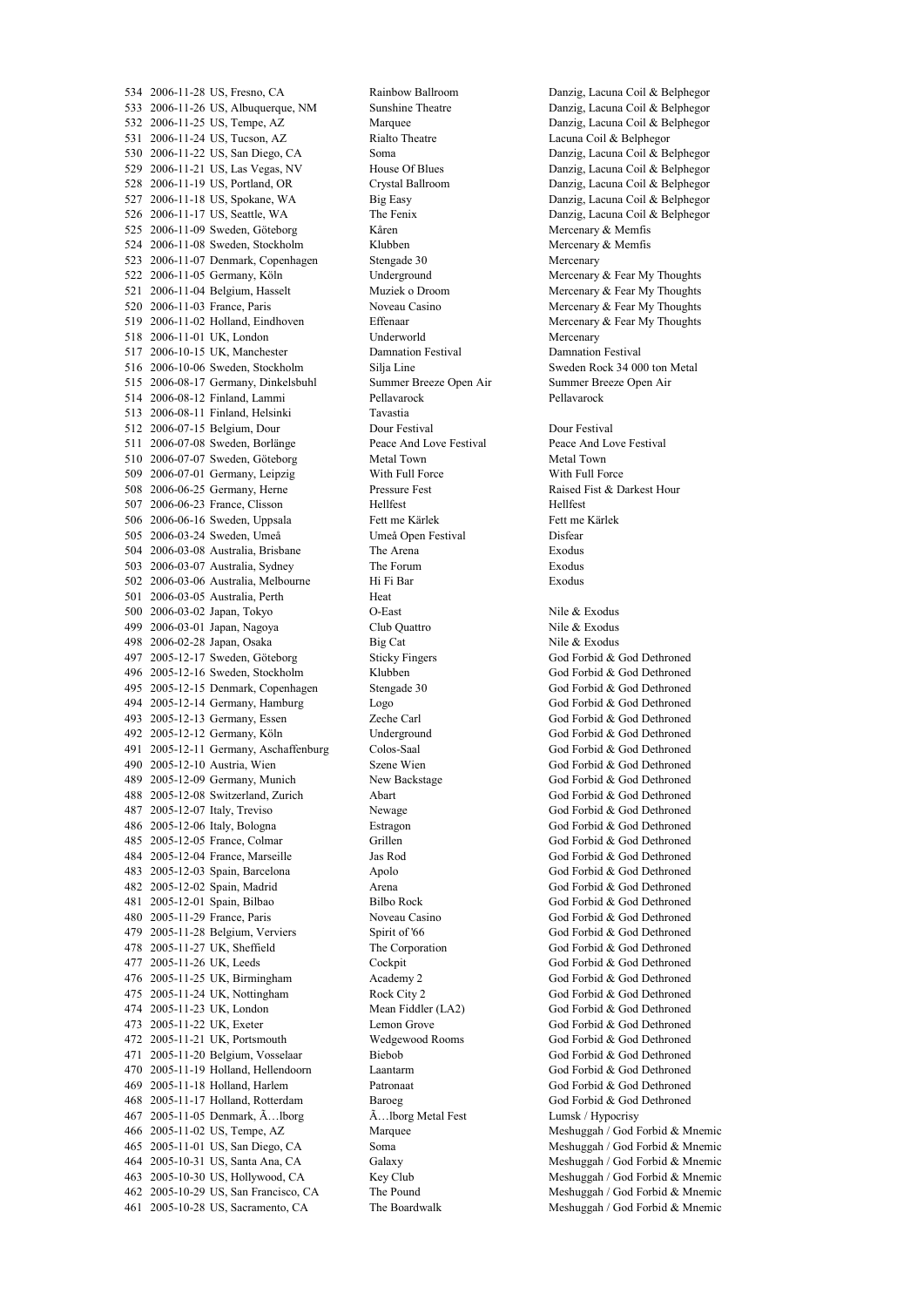2005-10-25 US, Portland, OR Hawthorne Theatre Meshuggah / God Forbid & Mnemic 2005-10-24 Canada, Vancouver Croatian Culture Center Meshuggah / God Forbid & Mnemic 2005-10-23 US, Seattle, WA El Corazon Meshuggah / God Forbid & Mnemic 2005-10-21 US, Denver, CO Ogden Theatre Meshuggah / God Forbid & Mnemic 2005-10-20 US, Albuquerque, NM The Launch Pad Meshuggah / God Forbid & Mnemic 2005-10-19 US, San Antonio, TX Sanctuary Meshuggah / God Forbid & Mnemic 2005-10-18 US, Ft. Worth, TX Ridglea Theatre Meshuggah / God Forbid & Mnemic 2005-10-16 US, Mokena, ILL The Pearl Room Meshuggah / God Forbid & Mnemic 2005-10-15 US, Millwaukee, WI The Rave Meshuggah / God Forbid & Mnemic 2005-10-13 US, Grand Rapids, MI Ten Bells 2005-10-12 US, Cleveland, OH Peabody's Meshuggah / God Forbid & Mnemic 2005-10-11 US, Sayreville, NJ Starland Ballroom Meshuggah / God Forbid & Mnemic 2005-10-10 US, Hartford, CT Webster Theatre Meshuggah / God Forbid & Mnemic 2005-10-09 US, Worcester, MA The Palladium Meshuggah / God Forbid & Mnemic 2005-10-08 US, Springfield, VA Jaxx Meshuggah / God Forbid & Mnemic 2005-10-07 US, New York, NY BB King's Meshuggah / God Forbid & Mnemic 2005-10-06 Canada, Montreal Le Medley Meshuggah / God Forbid & Mnemic 2005-10-05 Canada, Toronto Guvernment Meshuggah / God Forbid & Mnemic 2005-10-04 US, Allentown, PA Crocodile Rock Meshuggah / God Forbid & Mnemic 2005-09-08 US, Townson, MD Recher Theatre 2005-09-06 US, Jacksonville, NC Planet Rock 437 2005-09-05 US, Jacksonville, FL Freebird 2005-09-04 US, West Palm Beach, FL Sound Advice OZZFEST 2005-09-03 US, Tallahassee, FL The Beta Bar 2005-09-02 US, Charlotte, NC Verizon Wireless OZZFEST 2005-09-01 US, Myrtle Beach, SC House Of Blues 2005-08-31 US, Antioch, TN Starwood OZZFEST 2005-08-30 US, Atlanta, GA The Masquerade 2005-08-27 US, Spring, TX Cynthia W. Mitchell Pavillion OZZFEST 429 2005-08-26 US, McAllen, TX La Villa Real In Flames 2005-08-25 US, Dallas, TX Smirnoff Music Center OZZFEST 2005-08-24 US, Bricktown, OK The Green Door 2005-08-23 US, Albuquerque, NM Journal Pavillion OZZFEST 2005-08-22 US, Tucson, AZ Rialto Theatre 2005-08-20 US, Los Angeles, CA Hyundai Pavillion OZZFEST 423 2005-08-19 US, San Diego, CA Soma Killswitch Engage & Soilwork<br>422 2005-08-18 US, Phoenix, AZ Cricket Pavillion OZZFEST 422 2005-08-18 US, Phoenix, AZ Cricket Pavillion 2005-08-17 US, Flagstaff, AZ LO-FI 2005-08-16 US, Sparks, NV The Oasis 2005-08-15 US, Marysville, CA Sleep Train Amphitheatre OZZFEST 2005-08-13 US, Mountain View, CA Shoreline Amphitheatre OZZFEST 2005-08-12 US, Bend, OR Domino Room In Flames 2005-08-11 US, Auburn, WA White River Amphiteatre OZZFEST 2005-08-09 US, Ft Collins, CO The Starlight Arch Enemy 2005-08-08 US, Omaha, NE Sokol Underground Black Dahlia Murder 2005-08-06 US, East Troy, WI Alpine Valley OZZFEST 2005-08-05 US, Cincinnatti, OH Bogart's In Flames & Shadows Fall 2005-08-04 US, Clarkston, MI DTE OZZFEST 2005-08-03 US, Huntington, WV Hyamp As I Lay Dying 2005-08-02 US, Columbus, OH German Amphitheatre OZZFEST 2005-08-01 US, Cleveland, OH Peabody's 2005-07-31 US, Noblesville, IN Verizon Wireless Music OZZFEST 2005-07-30 US, Tinley Park, ILL Tweeter Center OZZFEST 2005-07-29 US, Grand Rapids, MI The Intersection Black Dahlia Murder 2005-07-27 US, Holmdel, NJ PNC Bank Art Center OZZFEST 2005-07-26 US, Holmdel, NJ PNC Bank Art Center OZZFEST 2005-07-25 US, State College, PA The Crowbar Shadows Fall 2005-07-24 US, Bristow, VA Nissan Pavillion OZZFEST 2005-07-23 US, Burgettstown, PA Post Gazette Pavillion OZZFEST 2005-07-22 US, Ft. Wayne, IN Pierre's Shadows Fall 2005-07-21 US, Darien Center, NY Darien Lake Performing Arts OZZFEST 2005-07-20 US, Syracuse, NY Club Tundra It Dies Today 2005-07-19 US, Camden, NJ Tweeter Center OZZFEST 2005-07-18 US, Burlington, VT Higher Ground Arch Enemy 2005-07-17 US, Hartford, CT Music Theatre OZZFEST 2005-07-16 Canada, Montreal Le Medley Arch Enemy 2005-07-15 US, Mansfield, MA Tweeter Center OZZFEST 2005-07-01 Denmark, Roskilde Roskildefestivalen Roskildefestivalen 2005-06-18 Sweden, Hultsfred Hultsfredfestivalen Hultsfredfestivalen 2005-05-14 Germany, Gelsenkirchen Rock Hard Festival Rock Hard Festival 2005-04-07 Denmark, Ã…rhus Voxhall 2005-04-06 Holland, Eindhoven Effenaar

 2005-10-27 US, Sparks, NV New Oasis Meshuggah / God Forbid & Mnemic Meshuggah / God Forbid & Mnemic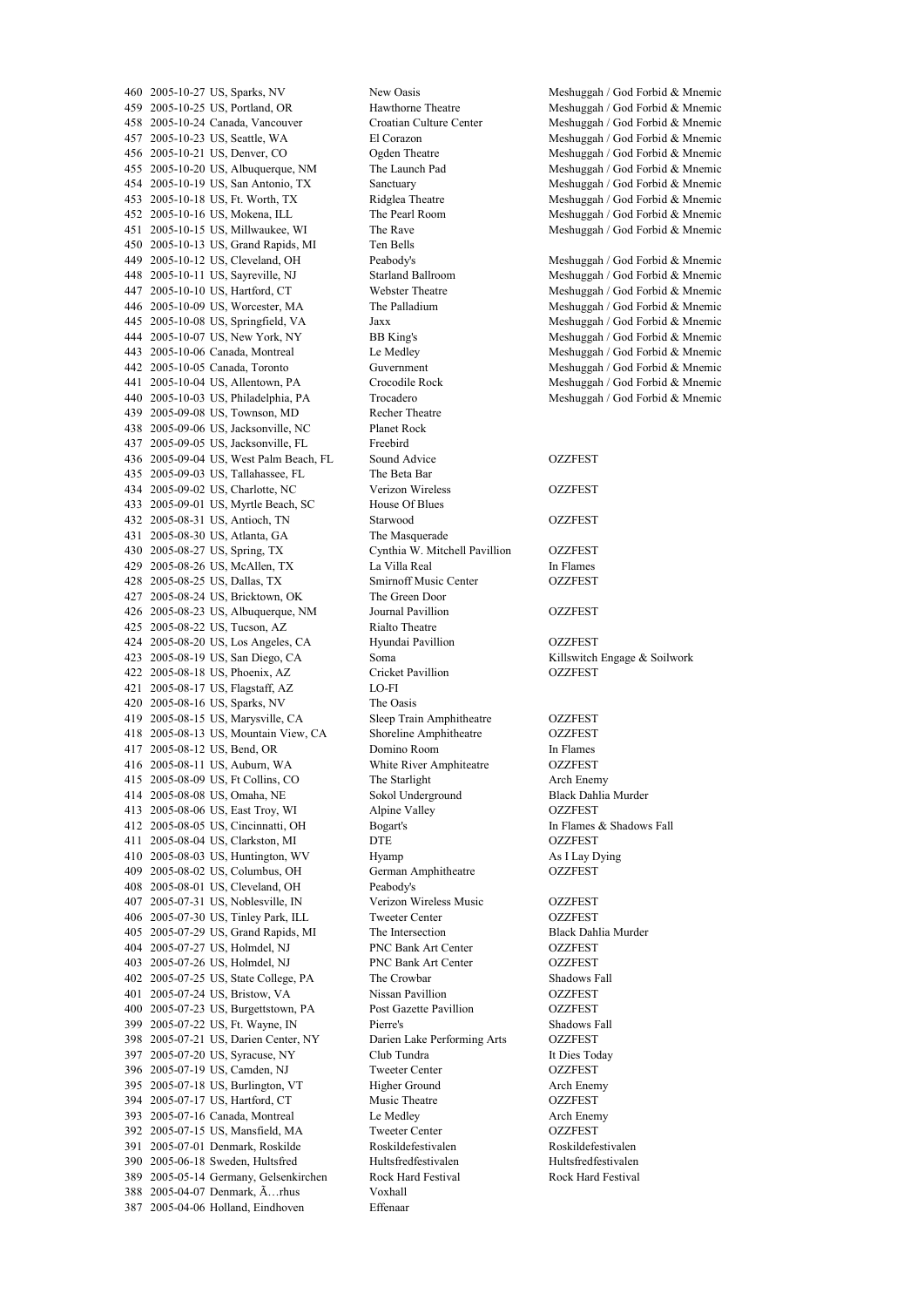2005-04-05 Holland, Nijmegen Doornroosje 2005-04-03 Belgium, Kontich Lintfabriek 2005-04-02 France, Paris Elysee Montmartre Cradle Of Filth 2005-04-01 France, Clermont Ferrand Cooperative De Mai Cradle Of Filth 2005-03-31 France, Cognac West Rock 2005-03-30 Spain, Madrid Aqualung Cradle Of Filth 2005-03-29 Spain, Granada Sala Copea Cradle Of Filth 2005-03-27 Portugal, Lisboa Colloseum Cradle Of Filth 2005-03-26 Portugal, Porto Colloseum Cradle Of Filth 2005-03-25 Spain, Bergara Sala Jam Cradle Of Filth 2005-03-24 Spain, Barcelona Razzmatazz Cradle Of Filth 2005-03-22 Italy, Milano Rolling Stone Cradle Of Filth 2005-03-21 Switzerland, Zurich Volkshaus Cradle Of Filth 2005-03-20 Slovenia, Ljubljana VPK Cradle Of Filth 2005-03-19 Germany, Munchen Georg Elser Halle Cradle Of Filth 2005-03-18 Germany, Leipzig Haus Auensee Cradle Of Filth 2005-03-17 CZE, Prague Domovina Nile 2005-03-16 Germany, Stuttgart Longhorn Cradle Of Filth 2005-03-15 Germany, Berlin Columbiahalle Cradle Of Filth 2005-03-14 Germany, Osnabruck Hyde Park Cradle Of Filth 2005-03-13 Germany, Hamburg Logo 2005-03-12 Poland, Katowice Spodek Cradle Of Filth / Amon Amarth & Napalm Death 2005-03-11 CZE, Zlin Sport Hall Cradle Of Filth / Katatonia & Apocalyptica 2005-03-10 Hungary, Budapest Petofi Hall Cradle Of Filth 2005-03-09 Austria, Wien Planet Music Cradle Of Filth 361 2005-03-07 UK, Cambridge Junction Junction Martyr AD & Dead To Fall 2005-03-06 UK, Exeter Lemon Grove Martyr AD & Dead To Fall 359 2005-03-05 UK, Oxford 2001ac Zodiac Martyr AD & Dead To Fall<br>358 2005-03-04 UK. Sheffield The Corporation Martyr AD & Dead To Fall 2005-03-04 UK, Sheffield The Corporation Martyr AD & Dead To Fall 2005-03-03 UK, Nottingham Rock City 2 Martyr AD & Dead To Fall 2005-03-02 UK, Leicester Charlotte Martyr AD & Dead To Fall 2005-03-01 UK, Portsmouth Wedgewood Martyr AD & Dead To Fall 2005-02-28 UK, Manchester Hop & Grape Martyr AD & Dead To Fall 353 2005-02-27 Scotland, Glasgow Cathouse Cathouse Martyr AD & Dead To Fall 2005-02-26 UK, Leeds Cockpit Martyr AD & Dead To Fall 351 2005-02-25 UK, Birmingham Academy 2 Martyr AD & Dead To Fall 2005-02-24 UK, London Mean Fiddler (LA2) Martyr AD & Dead To Fall 2005-02-11 Sweden, Karlskrona Kino Totalt Jävla Mörker & Insision 2005-02-10 Sweden, Malmö KB Totalt Jävla Mörker & Insision 2005-02-09 Sweden, Göteborg Trädgårn Totalt Jävla Mörker & Insision 2005-02-08 Norway, Oslo Garage Totalt Jävla Mörker & Insision 2005-02-07 Sweden, Borås Rockborgen Totalt Jävla Mörker & Insision 2005-02-06 Sweden, Västerås Prisma Totalt Jävla Mörker & Insision 2005-02-05 Sweden, Halmstad Diezel Totalt Jävla Mörker & Insision 2005-02-04 Sweden, Mariestad Klubb Kaliber Totalt Jävla Mörker & Insision 2005-02-03 Sweden, Linköping Platens Totalt Jävla Mörker & Insision 2005-02-02 Sweden, Stockholm Klubben Totalt Jävla Mörker & Insision 2005-01-31 Finland, Helsinki Nosturi Totalt Jävla Mörker & Insision 2005-01-29 Sweden, Sundsvall Pipeline Totalt Jävla Mörker & Insision 2005-01-28 Sweden, Skellefteå Pinkerton Totalt Jävla Mörker & Insision 2005-01-27 Sweden, Gävle Klubb Monster Totalt Jävla Mörker & Insision 2005-01-26 Sweden, Uppsala Grand Totalt Jävla Mörker & Insision 2004-12-04 US, Sayreville, NJ Starland Ballroom Damage Plan & Shadows Fall 2004-12-03 US, Hartford, CT Webster Theatre Damage Plan & Shadows Fall 2004-12-02 Canada, Montreal Spectrum Damage Plan & Shadows Fall 2004-12-01 Canada, Toronto Phoenix Concert Theatre Damage Plan & Shadows Fall 2004-11-29 US, New York, NY Irving Plaza Damage Plan & Shadows Fall 2004-11-27 US, Philadelphia, PA Trocadero Damage Plan & Shadows Fall 2004-11-26 US, Washington D.C 9:30 Club Damage Plan & Shadows Fall 2004-11-24 US, Worcester, MA The Palladium Damage Plan & Shadows Fall 2004-11-21 US, Chicago, ILL House Of Blues Damage Plan & Shadows Fall 2004-11-20 US, Millwaukee, WI The Rave Damage Plan & Shadows Fall 2004-11-19 US, Minneapolis, MN The Quest Damage Plan & Shadows Fall 2004-11-17 US, Denver, CO Ogden Theatre Damage Plan & Shadows Fall 321 2004-11-16 US, Salt Lake City, UT Lo-Fi Cafe Damage Plan & Shadows Fall 2004-11-15 US, Boise, ID The Big Easy Damage Plan & Shadows Fall 2004-11-14 US, Seattle, WA Studio 7 Damage Plan & Shadows Fall 2004-11-13 US, Spokane, WA The Big Easy Damage Plan & Shadows Fall 2004-11-12 US, Portland, OR Bosanova Damage Plan & Shadows Fall 2004-11-11 US, San Francisco, CA Grand Ballroom Damage Plan & Shadows Fall 2004-11-10 US, Los Angeles, CA House Of Blues Damage Plan & Shadows Fall 2004-11-08 US, Las Vegas, NV House Of Blues Damage Plan & Shadows Fall 313 2004-11-07 US, Anaheim, CA House Of Blues Damage Plan & Shadows Fall

Forum **Arch Enemy & Dark Tranquillity**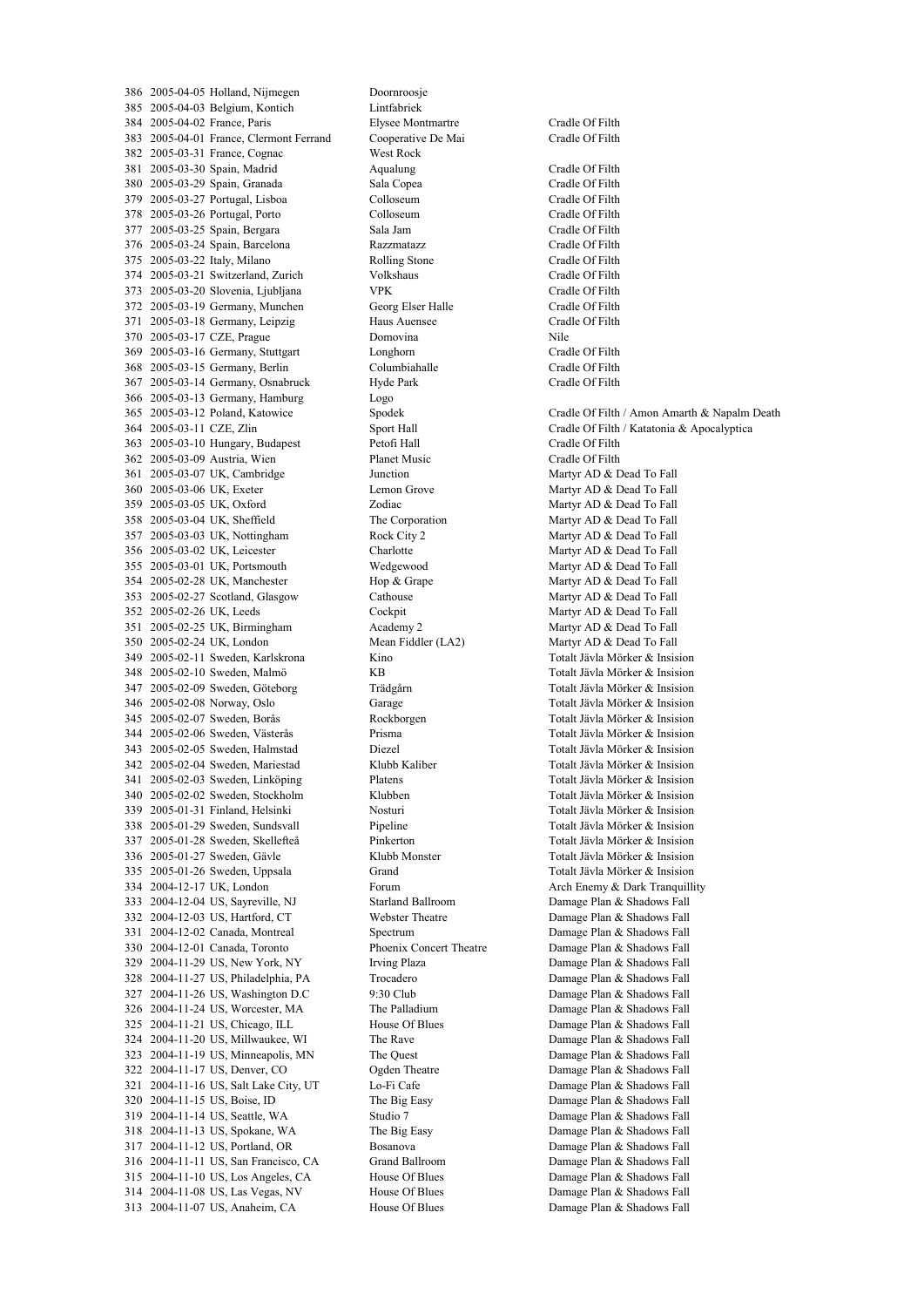2004-11-04 US, Fort Worth, TX Ridglea Theatre Damage Plan & Shadows Fall 2004-11-03 US, San Antonio, TX Sunset Station Damage Plan & Shadows Fall 2004-11-02 US, New Orleans, LA House Of Blues Damage Plan & Shadows Fall 2004-10-30 US, Tallahassee, FL Floyd's Music Store Damage Plan & Shadows Fall 2004-10-29 US, Orlando, FL HOB Lake Buena Vista Damage Plan & Shadows Fall 306 2004-10-28 US, Tampa, FL The Masquerade Damage Plan & Shadows Fall 2004-10-27 US, Atlanta, GA The Masquerade Damage Plan & Shadows Fall 2004-10-26 US, Winston-Salem, NC Ziggy's Shadows Fall & Unearth 2004-09-29 Germany, Berlin Silver Wings Hatesphere etc.. 2004-09-02 Sweden, Göteborg 200 000 db In Flames / Hypocrisy & Nifelheim 2004-07-05 Greece, Athens Athens Open Air Athens Open Air 2004-06-25 France, Le Mans Fury Fest Fury Fest 2004-06-10 Sweden, Norje Sweden Rock Festival Sweden Rock Festival 2004-06-09 Denmark, Copenhagen Stengade 30 Entombed 2004-05-21 Sweden, Bengtsfors 2000 Decibel Festival 2000 Decibel Festival 2004-05-09 UK, Bradford Rios 2004-05-08 UK, Newport City Live Arena Funeral For A Friend 2004-05-07 UK, Oxford Zodiac 293 2004-05-06 UK, London Forum Forum Forum Forum Funeral For A Friend<br>292 2004-05-05 UK, Wolverhampton Civic Hall Funeral For A Friend 292 2004-05-05 UK, Wolverhampton 2004-05-04 UK, Middlesborough Town Hall Funeral For A Friend 290 2004-05-03 UK, Manchester Hop & Grape Billy Talent 2004-05-02 Scotland, Glasgow Barrowlands Funeral For A Friend 288 2003-08-18 Sweden, Malmö Malmöfestivalen Malmöfestivalen Malmöfestivalen 287 2003-08-11 Sweden, Göteborg Göteborgskalaset Göteborgskalaset Göteborgskalaset 2003-08-08 Sweden, Lindesberg Augustibuller Augustibuller 285 2003-07-31 Sweden, Östersund Storsjöyran Storsjöyran Storsjöyran Storsjöyran Storsjöyran Storsjöyran Storsjöyran Storsjöyran Storsjöyran Storsjöyran Storsjöyran Storsjöyran Storsjöyran Storsjöyran Storsjöyran Storsjöyr 284 2003-07-27 Belgium, Leffinge 2003-07-25 Sweden, Helsingborg Tumstock Festival Tumstock Festival 2003-07-12 Finland, Joensuu Ilosaari Rock Ilosaari Rock 2003-07-11 Finland, Helsinki Tuska Metalfest Tuska Metalfest 2003-07-05 Belgium, Dessel Graspop Metal Meeting Graspop Metal Meeting 2003-06-28 Sweden, Timrå Smack Rockfestival Smack Rockfestival 278 2003-06-14 Sweden, Hultsfred Hultsfredsfestivalen Hultsfredsfestivalen 2003-06-09 US, New York, NY The Knitting Factory Shai Hulud & Kataklysm 2003-06-08 US, Cleveland, OH Agora Ballroom 2 Shai Hulud & Kataklysm 2003-06-07 US, Chicago, ILL Metro Shai Hulud & Kataklysm 2003-06-06 US, Minneapolis, MN The Quest Shai Hulud & Kataklysm 2003-06-05 US, Lawrence, KS The Bottleneck Shai Hulud & Kataklysm 2003-06-04 US, Denver, CO Gothic Theatre Shai Hulud & Kataklysm 2003-06-02 US, San Francisco, CA The Pound Shai Hulud & Kataklysm 2003-06-01 US, Los Angeles, CA Troubadour Shai Hulud & Kataklysm 2003-05-31 US, Las Vegas, NV Huntridge Theatre Shai Hulud & Kataklysm 2003-05-30 US, Tempe, AR Marquee Shai Hulud & Kataklysm 2003-05-29 US, Albuquerque, NM The Launch Pad Shai Hulud & Kataklysm 2003-05-28 US, Dallas, TX Trees Shai Hulud & Kataklysm 2003-05-27 US, Austin, TX Emo's Shai Hulud & Kataklysm 2003-05-26 US, Houston, TX Engine Room Shai Hulud & Kataklysm 2003-05-24 US, Louisville, KY Tek World Shai Hulud & Kataklysm 2003-05-23 US, Atlanta, GA The Masquerade Shai Hulud & Kataklysm 2003-05-22 US, Ft Lauderdale, FL The Factory Shai Hulud & Kataklysm 2003-05-21 US, St Petersburg, FL State Theatre Shai Hulud & Kataklysm 2003-05-20 US, West Columbia, SC Uncle Doctor's Shai Hulud & Kataklysm 2003-05-19 US, Winston-Salem, NC Ziggy's Shai Hulud & Kataklysm 2003-05-18 US, Springfield, VA Jaxx Shai Hulud & Kataklysm 2003-05-17 US, Worcester, MA Shai HuludNew England Metal Fest New England Metal Fest 2003-05-16 US, Philadelphia, PA Laga Shai Hulud & Kataklysm 254 2003-05-15 US, Syracuse, NY Bridge Street Music Hall Shai Hulud & Kataklysm<br>253 2003-05-14 US, Philadelphia, PA Trocadero Shai Hulud & Kataklysm 253 2003-05-14 US, Philadelphia, PA Trocadero 2003-05-11 US, Detroit, MI Majestic Shai Hulud & Kataklysm 2003-05-10 Canada, Toronto The Upper Rocket Shai Hulud & Kataklysm 2003-05-09 Canada, Montreal Rainbow Shai Hulud & Kataklysm 2003-05-08 US, South Amboy, NJ Krome Shai Hulud & Kataklysm 2003-05-03 Norway, Kristiansand Southern Discomfort Festival Southern Discomfort Festival 2003-04-28 Sweden, Malmö KB Hatesphere 2003-04-27 Holland, Hengelo Metropol Mastodon & Hatesphere 2003-04-26 Holland, Arnhem Willeheen Mastodon & Hatesphere 244 2003-04-25 Germany, Hamburg Logo Logo Mastodon & Hatesphere 2003-04-24 Germany, Bielefeld Forum Club Mastodon & Hatesphere 2003-04-23 Germany, Essen Zeche Carl Mastodon & Hatesphere 2003-04-22 Germany, Köln Underground Mastodon & Hatesphere 2003-04-21 Germany, Munchen New Backstage Mastodon & Hatesphere 2003-04-20 Austria, Wien Arena Mastodon & Hatesphere

2004-11-06 US, Tempe, AZ Marquee Damage Plan & Shadows Fall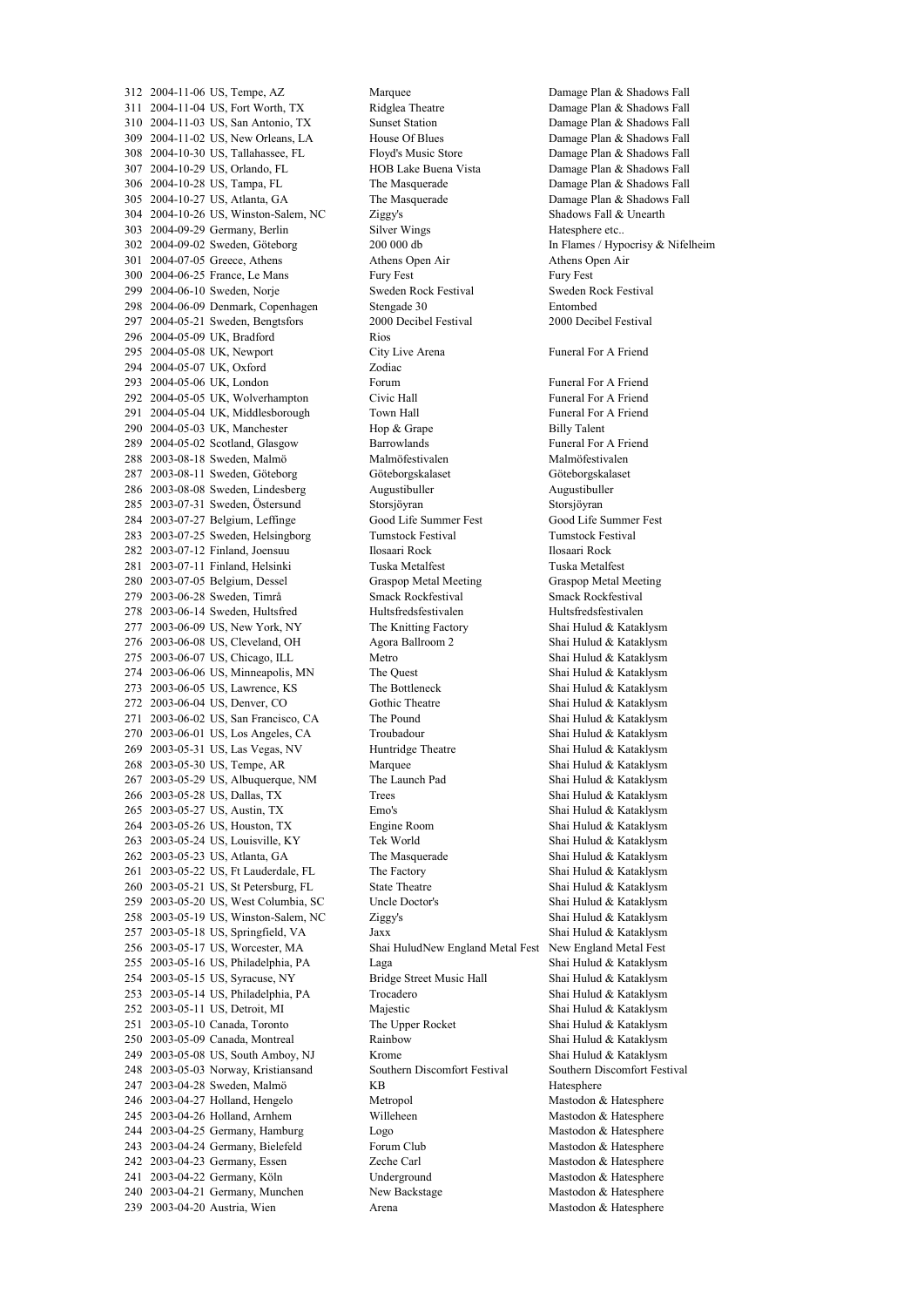2003-04-19 Switzerland, Neuchatel Case a chocs Mastodon & Hatesphere 2003-04-18 Switzerland, Wil Remise Mastodon & Hatesphere 2003-04-17 Italy, Vicenza Mecto Mastodon & Hatesphere 235 2003-04-16 Italy, Cesena Vidia Vidia Mastodon & Hatesphere<br>234 2003-04-13 France. Lyon Le Confluent Mastodon & Hatesphere 2003-04-13 France, Lyon Le Confluent Mastodon & Hatesphere 2003-04-12 Spain, Barcelona KGB Mastodon & Hatesphere 2003-04-11 Spain, Madrid Ritmo y Compass Mastodon & Hatesphere 2003-04-10 Portugal, Lisboa Paradise Garage Mastodon & Hatesphere 230 2003-04-09 Portugal, Porto Hard Club Mastodon & Hatesphere 2003-04-08 Spain, Bilbao Azkena Mastodon & Hatesphere 228 2003-04-07 France, Paris Locomotive Locomotive Mastodon & Hatesphere 2003-04-06 France, Bordeaux Koslow Mastodon & Hatesphere 2003-04-05 France, Nancy Afterclub Mastodon & Hatesphere 2003-04-04 Belgium, Vosselaar Biebob Mastodon & Hatesphere 2003-04-03 Holland, Groningen Vera Mastodon & Hatesphere 223 2003-04-02 Holland, Rotterdam Baroeg Baroeg Mastodon & Hatesphere<br>222 2003-04-01 Denmark. Odense Rytmeposten Mastodon & Hatesphere 222 2003-04-01 Denmark, Odense Rytmeposten 2003-03-29 Sweden, Umeå Umeå Open Festival Meshuggah 2003-03-23 Japan, Osaka Club Quattro 2003-03-22 Japan, Nagoya The Bottom Line 218 2003-03-21 Japan, Tokyo 2003-03-16 Australia, Brisbane Waterloo Blood Duster 2003-03-15 Australia, Sydney Metro Blood Duster 2003-03-14 Australia, Melbourne The Corner Blood Duster 2003-03-13 Australia, Adelaide Tivoli Blood Duster 2003-03-08 South Africa, Johannesburg 2003-03-07 South Africa, Durban 2003-03-05 South Africa, Cape Town 210 2003-02-27 Wales, Cardiff Ifor Bach Stamping Ground 2003-02-26 UK, Birmingham Academy 2 Stamping Ground 2003-02-25 UK, Manchester Hop & Grape Stamping Ground 2003-02-24 Ireland, Dublin Stamping Ground 2003-02-23 UK, Leeds The Cockpit Stamping Ground 2003-02-22 UK, Oxford Zodiac Stamping Ground 2003-02-21 Scotland, Glasgow Cat House Stamping Ground 203 2003-02-20 UK, London LA2 <br>202 2003-02-19 UK. Sheffield Corporation (Small) Stamping Ground 2003-02-19 UK, Sheffield Corporation (Small) Stamping Ground 2003-02-14 Sweden, Stockholm Klubben Merciless & Cult Of Luna 200 2003-02-13 Sweden, Örebro Contan 2003-02-12 Sweden, Göteborg Sticky Fingers Merciless & Cult Of Luna 2003-02-07 Sweden, Växjö Popstad Växjö Popstad Växjö 2002-12-15 Greece, Athens Gagarin 205 Tankard & Exodus 2002-12-14 Greece, Tessaloniki Hydrogios Tankard & Exodus 195 2002-11-02 Denmark,  $\tilde{A}$ ...Iborg  $\tilde{A}$ ...Iborg Metal Fest  $\tilde{A}$ ...Iborg Metal Fest  $\tilde{A}$ ...Iborg Metal Fest  $\tilde{A}$ ...Iborg Metal Fest  $\tilde{A}$ ...Iborg Metal Fest  $\tilde{A}$ ...Iborg Metal Fest  $\tilde{A}$ ...Ib 2002-06-29 Italy, Cermenate Together As One Festival Witchery 2002-06-06 Sweden, Oskarshamn Parkfestivalen Parkfestivalen 2002-05-31 Sweden, Stockholm The Shrine 2002-02-23 Mexico, Guadalajara Witchery 2002-02-22 Mexico, Mexico City Witchery 2001-12-22 Sweden, Örebro Contan 2001-12-21 Sweden, Västerås Club Rockers 2001-12-20 Sweden, Uppsala Sten Sture 2001-12-19 Sweden, Karlstad Jäger 2001-12-18 Sweden, Stockholm Cafe 44 2001-12-17 Sweden, Skellefteå Pinkerton 2001-12-16 Sweden, Umeå Hamnmagasinet 2001-12-14 Finland, Helsinki Nosturi 2001-12-13 Finland, Jyväskylä Lutakko 2001-12-12 Finland, Turkku Säätämo 179 2001-12-10 Sweden, Helsingborg Tivoli 2001-12-09 Sweden, Malmö KB 2001-12-08 Denmark, Ã…rhus Voxhall 2001-12-07 Denmark, Copenhagen Lilla Vega 2001-12-06 Sweden, Göteborg Musikens Hus 2001-12-03 Canada, Toronto Kathedral Room Witchery & Catastrophic 2001-12-02 Canada, Montreal Fou-Founes Witchery & Catastrophic 2001-12-01 US, Brooklyn, NY North Six Witchery & Catastrophic 2001-11-30 US, Pittsburgh, PA Laga Witchery & Catastrophic 2001-11-29 US, Philadelphia, PA Trocadero Witchery & Catastrophic 2001-11-28 US, Atlanta, GA The Masquerade Witchery & Catastrophic 2001-11-27 US, Tallahassee, FL Cow House Witchery & Catastrophic 2001-11-26 US, Ft. Lauderdale, FL Culture Room Witchery & Catastrophic 2001-11-24 US, Houston, TX Cardi's Witchery & Catastrophic 2001-11-23 US, Arlington, TX Dream World Witchery & Catastrophic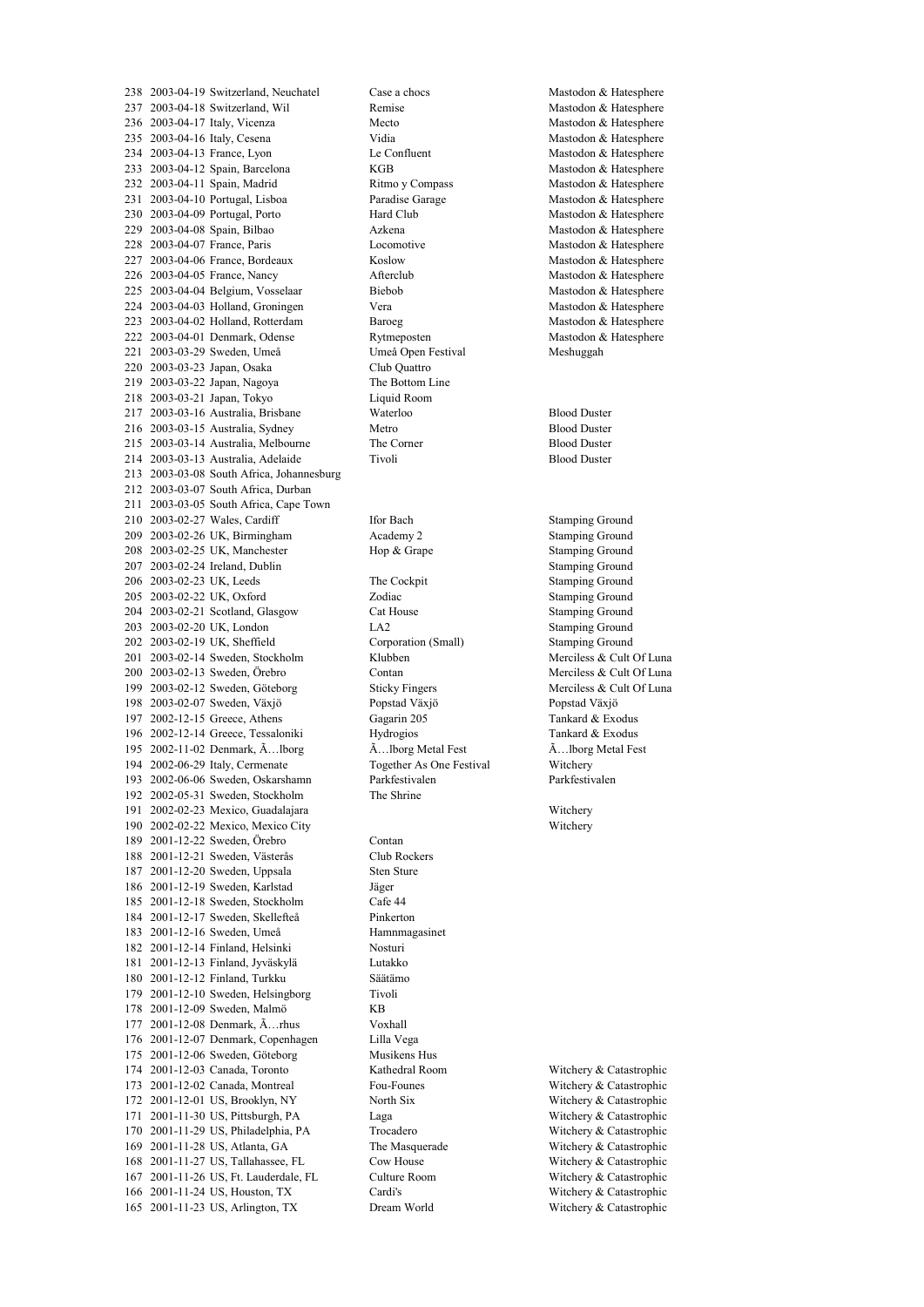2001-11-21 US, Tempe, AZ Bostons Witchery & Catastrophic 2001-11-20 US, Los Angeles, CA Troubadour Witchery & Catastrophic 2001-11-19 US, Santa Ana, CA Galaxy Witchery & Catastrophic 2001-11-18 US, San Francisco, CA The Pound Witchery & Catastrophic 2001-11-17 US, Portland, OR Meow Meow's Witchery & Catastrophic 2001-11-16 Canada, Vancouver, BC Studabaker's Witchery & Catastrophic 2001-11-15 US, Seattle, WA Graceland Witchery & Catastrophic 2001-11-13 US, Denver, CO Ogden Theatre Witchery & Catastrophic 2001-11-12 US, Omaha, NE The Cog Factory Witchery & Catastrophic 2001-11-11 US, Millwaukee, WI The Rave Bar Witchery & Catastrophic 2001-11-10 US, Minneapolis, MN 1st Avenue Witchery & Catastrophic 2001-11-09 US, Aurora, ILL Riley's Rock House Witchery & Catastrophic 2001-11-08 US, Detroit, MI I Rock Witchery & Catastrophic 2001-11-07 US, Cleveland, OH Agora Ballroom 2 Witchery & Catastrophic 2001-11-06 US, Winston-Salem, NC Ziggy's Witchery & Catastrophic 2001-11-05 US, Springfield, VA Jaxx Witchery & Catastrophic 2001-11-04 US, New London, CT El n Gee 2001-11-03 US, Worcester, MA The Palladium Witchery & Catastrophic 2001-11-02 US, South Amboy, NJ Krome Witchery & Catastrophic 2001-08-18 CZE, Prerov Metal Assault Festival Metal Assault Festival 144 2001-08-16 Sweden, Malmö 2001-08-10 Germany, Bad Berka Partysan Festival Partysan Festival 2001-08-06 Sweden, Göteborg Göteborgskalaset Göteborgskalaset 2001-08-03 Germany, Wacken Wacken Open Air Wacken Open Air 2001-07-14 Sweden, Svedala Sommarrock Sommarrock 2001-07-13 Sweden, Arvika Arvikafestivalen Arvikafestivalen 2001-07-07 Sweden, Kristianstad Tivolirock Tivolirock 137 2001-06-30 Denmark, Roskilde Roskildefestivalen Roskildefestivalen Roskildefestivalen Roskildefestivalen Roskildefestivalen Roskildefestivalen Roskildefestivalen Roskildefestivalen Roskildefestivalen Roskildefestivalen 136 2001-06-29 Sweden, Skellefteå 2001-06-23 Belgium, Dessel Graspop Metal Meeting Graspop Metal Meeting 2001-06-22 Holland, Woerden Babypop festival Babypop festival 133 2001-06-16 Sweden, Hultsfred Hultsfredsfestivalen Hultsfredsfestivalen 2001-06-02 Sweden, Ullared Rock På Gräs Festival Freak Kitchen 2001-05-19 Sweden, Bengtsfors Decibel 2000 Festival Decibel 2000 Festival 2001-05-18 Sweden, Borås Rockborgen 129 2001-05-12 Finland, Helsinki Nosturi<br>128 2001-05-06 Canada Montreal Limelig 2001-04-12 US, New York, NY CBGB's 107 2001-03-18 Norway, Oslo So What? So What? Nine & Nasum 106 2001-03-17 Sweden, Lidköping Muren Muren Musikens Hus<br>105 2001-03-16 Sweden. Göteborg Musikens Hus Musikens Musikens Musikens Musikens Musikens Musikens Musikens Mu 105 2001-03-16 Sweden, Göteborg 104 2001-03-15 Denmark, Copenhagen Stengade 30 Nine & Nasum 2001-03-14 Sweden, Hässleholm Konserthuset Nine & Nasum 102 2001-03-13 Sweden, Malmö KB KB Nine & Nasum 2001-03-12 Sweden, Falkenberg Smedjan Nine & Nasum 2001-03-11 Sweden, Stockholm Klubben Nine & Nasum 99 2001-03-10 Sweden, Linköping Skylten Skylten Nine & Nasum 98 2001-03-09 Sweden, Örebro Contan Contan Nine & Nasum 97 2001-03-08 Sweden, Uppsala Ungdomens Hus Nine & Nasum 96 2001-03-07 Sweden, Sundsvall Pipeline Pipeline Nine & Nasum 95 2001-03-06 Sweden, Eskilstuna Blå Blå Nine & Nasum 94 2001-03-05 Sweden, Sandviken Kungen Nine & Nasum 2001-02-25 Germany, Engelsdorf Hellraiser Nile / Carnal Forge & The Forsaken 2001-02-24 Switzerland, Wil Remise Nile / Carnal Forge & The Forsaken 91 2001-02-23 Italy, Milano Indian Saloon Nile / Carnal Forge & The Forsaken

 2001-05-06 Canada, Montreal Limelight Cannibal Corpse / Dimmu Borgir & Lamb of God 2001-05-05 Canada, Toronto Opera House Cannibal Corpse / Dimmu Borgir & Lamb of God 2001-05-04 US, Detroit, MI Harpo's Cannibal Corpse / Dimmu Borgir & Lamb of God 2001-05-03 US, Pittsburgh, PA Laga Cannibal Corpse / Dimmu Borgir & Lamb of God 2001-05-02 US, Cleveland, OH Agora Ballroom 2 Cannibal Corpse / Dimmu Borgir & Lamb of God 2001-05-01 US, Chicago, ILL House Of Blues Cannibal Corpse / Dimmu Borgir & Lamb of God 2001-04-30 US, Minneapolis, MN 1st Avenue Cannibal Corpse / Dimmu Borgir & Lamb of God 121 2001-04-28 US, Seattle, WA Graceland Graceland Cannibal Corpse / Dimmu Borgir & Lamb of God<br>120 2001-04-27 US Portland OR Pine St Theatre Cannibal Corpse / Dimmu Borgir & Lamb of God Cannibal Corpse / Dimmu Borgir & Lamb of God 2001-04-26 US, San Francisco, CA Slim's Cannibal Corpse / Dimmu Borgir & Lamb of God 2001-04-24 US, Los Angeles, CA The Palace Cannibal Corpse / Dimmu Borgir & Lamb of God 2001-04-22 US, Austin, TX Backroom Cannibal Corpse / Dimmu Borgir & Lamb of God 2001-04-21 US, Arlington, TX Dreamworld Cannibal Corpse / Dimmu Borgir & Lamb of God 2001-04-20 US, Houston, TX Engine Room Cannibal Corpse / Dimmu Borgir & Lamb of God 2001-04-18 US, Ft. Lauderdale, FL Culture Room Cannibal Corpse / Dimmu Borgir & Lamb of God 2001-04-17 US, Spartanburg, SC Ground Zero Cannibal Corpse / Dimmu Borgir & Lamb of God 12 Jaxx Cannibal Corpse / Dimmu Borgir & Lamb of God 2001-04-15 US, Philadelphia, PA Trocadero Cannibal Corpse / Dimmu Borgir & Lamb of God 2001-04-14 US, Old Bridge, NJ Birch Hill Cannibal Corpse / Dimmu Borgir & Lamb of God 2001-04-13 US, Worcester, MA The Palladium Cannibal Corpse / Dimmu Borgir & Lamb of God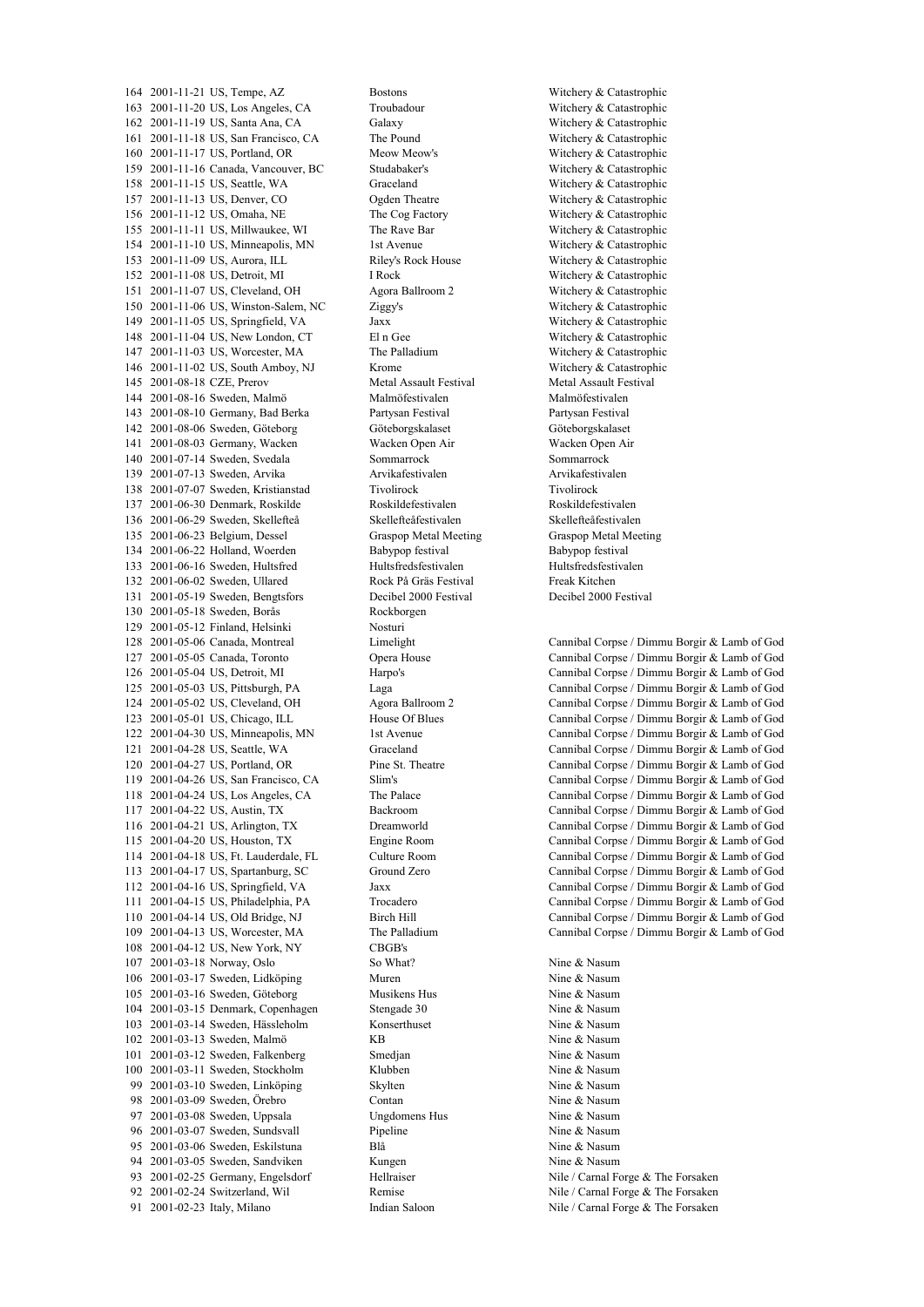2001-02-22 Austria, Wien Arena Nile / Carnal Forge & The Forsaken 2001-02-21 CZE, Prague Rock Cafe Nile / Carnal Forge & The Forsaken 88 2001-02-20 Germany, Zwickau Alarm Alarm Nile / Carnal Forge & The Forsaken 87 2001-02-19 Germany, Hamburg Marx Marx Nile / Carnal Forge & The Forsaken 86 2001-02-18 Holland, Hengelo Metropool Mile / Carnal Forge & The Forsaken 85 2001-02-17 Holland, Rotterdam Baroeg Nile / Carnal Forge & The Forsaken 84 2001-02-16 Holland, Groningen Vera Vera Nile / Carnal Forge & The Forsaken 83 2001-02-15 Holland, Eindhoven Effenaar Effenaar Nile / Carnal Forge & The Forsaken 82 2001-02-14 Germany, Berlin Knaack Nile / Carnal Forge & The Forsaken 81 2001-02-13 Germany, Trier Exil Exil Nile / Carnal Forge & The Forsaken 80 2001-02-12 France, Paris Gibus Gibus Nile / Carnal Forge & The Forsaken 2001-02-11 Belgium, Vosselaar Biebob Nile / Carnal Forge & The Forsaken 2001-02-09 France, Rennes Antipode Nile / Carnal Forge & The Forsaken 2001-02-08 Germany, Essen Zeche Carl Nile / Carnal Forge & The Forsaken 2001-02-07 UK, London The Dome Nile / Carnal Forge & The Forsaken 2001-01-28 Greece, Athens Woodstock Dark Tranquillity 2001-01-27 Greece, Athens Woodstock Club Dark Tranquillity 2000-12-17 Sweden, Linköping Skylten 2000-12-16 Sweden, Uppsala Fellini's 2000-12-15 Sweden, Stockholm Cafe 44 2000-11-16 Japan, Tokyo Akasaka Blitz In Flames & Armageddon 2000-11-15 Japan, Nagoya Bottom Line In Flames & Armageddon 2000-11-13 Japan, Osaka Heat Beat In Flames & Armageddon 2000-11-10 US, San Bernardino, CA La Metal Fest La Metal Fest 2000-11-05 Northern Ireland, Belfast Rosetta The Crown 2000-11-04 Ireland, Dublin Eamon Doreans The Crown 2000-11-02 UK, Chelmsford Army & Navy The Crown 2000-11-01 UK, Nottingham Old Angel The Crown 2000-10-31 Scotland, Glasgow Cathouse The Crown 2000-10-30 UK, Newcastle The Trillians The Crown 2000-10-29 UK, Bradford Rios The Crown 2000-10-28 UK, London Underworld The Crown 2000-10-27 UK, High Wycombe Black Horse The Crown 2000-08-18 Chile, Santiago Stadio de Chile Destruction & Immortal 2000-07-22 Sweden, Forshaga DIST Festival DIST Festival 2000-06-21 UK, London The Garage Entombed 54 2000-06-20 UK, Dudley JB JB Entombed 2000-06-19 Ireland, Dublin Music Centre Entombed 2000-06-18 Northern Ireland, Belfast Limelight Entombed 2000-06-14 France, Nancy Entombed 2000-06-13 Switzerland, Zurich Entombed & Slayer 2000-05-20 Sweden, Bengtsfors Decibel 2000 Festival Decibel 2000 Festival 1999-11-20 Sweden, Stockholm Cafe 44 47 1999-11-19 Sweden, Uppsala Fellini's<br>46 1999-11-18 Sweden, Trollhättan Magasin 15 46 1999-11-18 Sweden, Trollhättan 1999-09-18 Greece, Athens Woodstock Club Local Acts 1999-09-17 Greece, Tessaloniki Local Acts 1999-08-29 US, Roseville, CA Big Shots Testament 1999-08-28 US, San Francisco, CA The Fillmore Testament 1999-08-27 US, Los Angeles, CA The Whisky Testament 1999-08-26 US, Los Angeles, CA The Whisky Testament 39 1999-08-25 US, Tucson, AR Rialto Theatre Testament 1999-08-24 US, Albuquerque, NM The Launch Pad Testament 1999-08-22 US, Houston, TX Cardi's Testament 1999-08-21 US, San Antonio, TX Wacky's Deli Testament 1999-08-19 US, Oklahoma City, OK Tower Theatre Testament 1999-08-18 US, St Louis, MO Mississippi Nights Testament 1999-08-17 US, Lexington, KE A.I.A Testament 1999-08-16 US, Cincinnatti, OH Annie's Testament 1999-08-15 US, Dayton, OH Sneekers Testament 1999-08-14 US, Springfield, VA Jaxx Testament 1999-08-13 US, Old Bridge, NJ Birch Hill Testament 1999-08-12 US, Cleveland, OH Agora Ballroom 2 Testament 27 1999-08-11 US, Lansing, ILL JJ Kelly's Testament 1999-08-10 US, Peoria, ILL Madison Theatre Testament 1999-08-08 US, Lincoln, NE The Royal Grove Testament 1999-08-07 US, Golden, CO Buffalo Rose Testament 23 1999-08-06 US, Salt Lake City, UT Area 51 Testament 1999-08-05 US, Reno, NV Del Mar Station Testament 21 1999-06-19 Sweden, Hultsfred Hultsfred Hultsfred Festival Hultsfred Festival 1999-06-04 Sweden, Göteborg Musikens Hus Hardcore Superstar 1999-05-22 Holland, Eindhoven Dynamo Festival Dynamo Festival 1999-04-24 Sweden, Jönköping Eldslandet Edge Of Sanity 1998-12-12 Sweden, Ängelholm Darkane